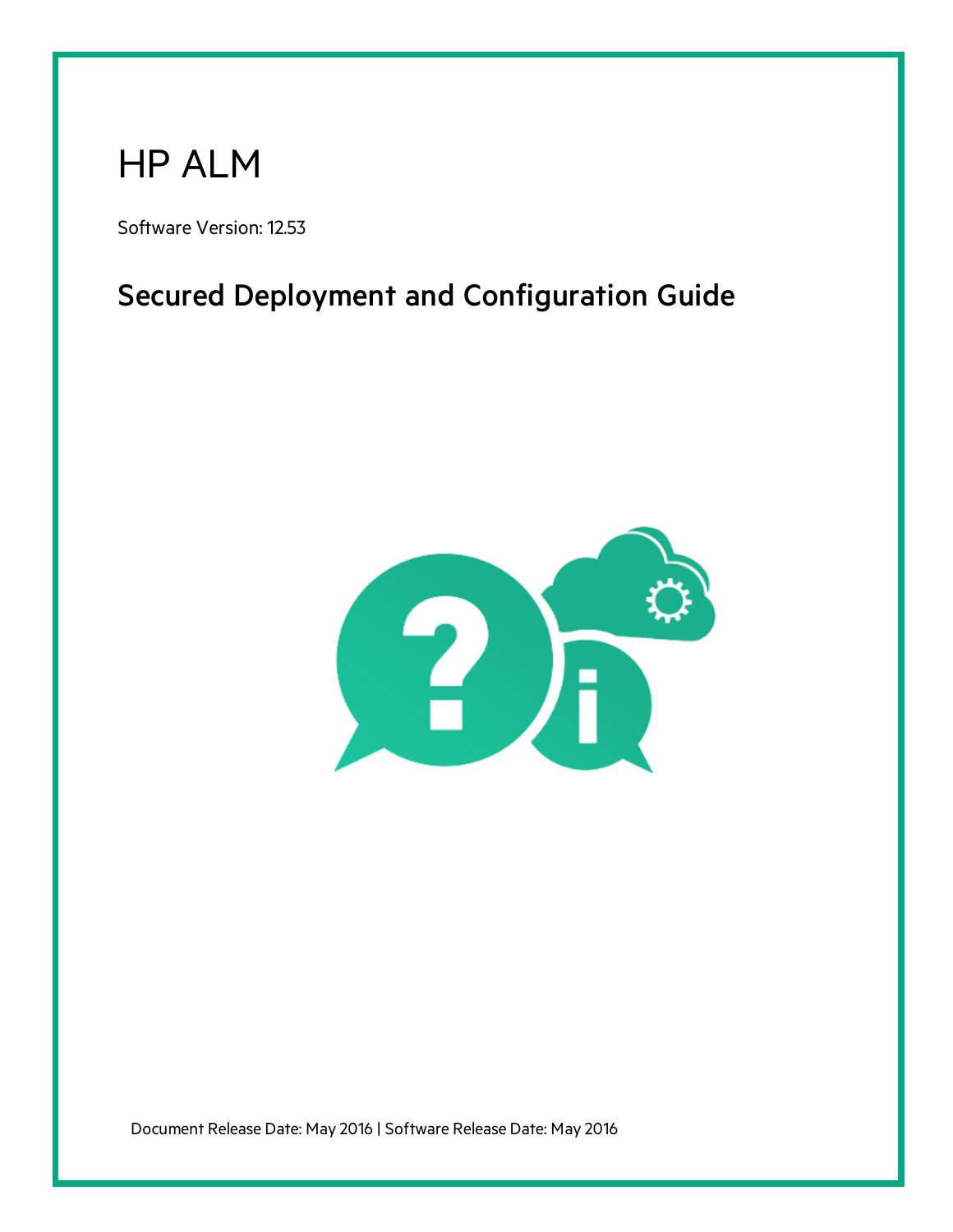### Legal Notices

#### **Warranty**

The only warranties for Hewlett Packard Enterprise Development LP products and services are set forth in the express warranty statements accompanying such products and services. Nothing herein should be construed as constituting an additional warranty. HP shall not be liable for technical or editorial errors or omissions contained herein.

The information contained herein is subject to change without notice.

#### Restricted Rights Legend

Confidential computer software. Valid license from HP required for possession, use or copying. Consistent with FAR 12.211 and 12.212, Commercial Computer Software, Computer Software Documentation, and Technical Data for Commercial Items are licensed to the U.S. Government under vendor's standard commercial license.

#### Copyright Notice

© Copyright 2002 - 2016 Hewlett Packard Enterprise Development LP

#### Trademark Notices

Adobe™ is a trademark of Adobe Systems Incorporated.

Microsoft® and Windows® are U.S. registered trademarks of Microsoft Corporation.

UNIX® is a registered trademark of The Open Group.

Oracle and Java are registered trademarks of Oracle and/or its affiliates.

### Documentation Updates

The title page of this document contains the following identifying information:

- Software Version number, which indicates the software version.
- Document Release Date, which changes each time the document is updated.
- Software Release Date, which indicates the release date of this version of the software.

To check for recent updates or to verify that you are using the most recent edition of a document, go to: [https://softwaresupport.hpe.com](https://softwaresupport.hpe.com/).

This site requires that you register for an HPE Passport and sign in. To register for an HPE Passport ID, go to [https://softwaresupport.hpe.com](https://softwaresupport.hpe.com/) and click **Register**.

### Support

Visit the HPE Software Support Online web site at: [https://softwaresupport.hpe.com](https://softwaresupport.hpe.com/)

This web site provides contact information and details about the products, services, and support that HPE Software offers.

HPE Software online support provides customer self-solve capabilities. It provides a fast and efficient way to access interactive technical support tools needed to manage your business. As a valued support customer, you can benefit by using the support web site to: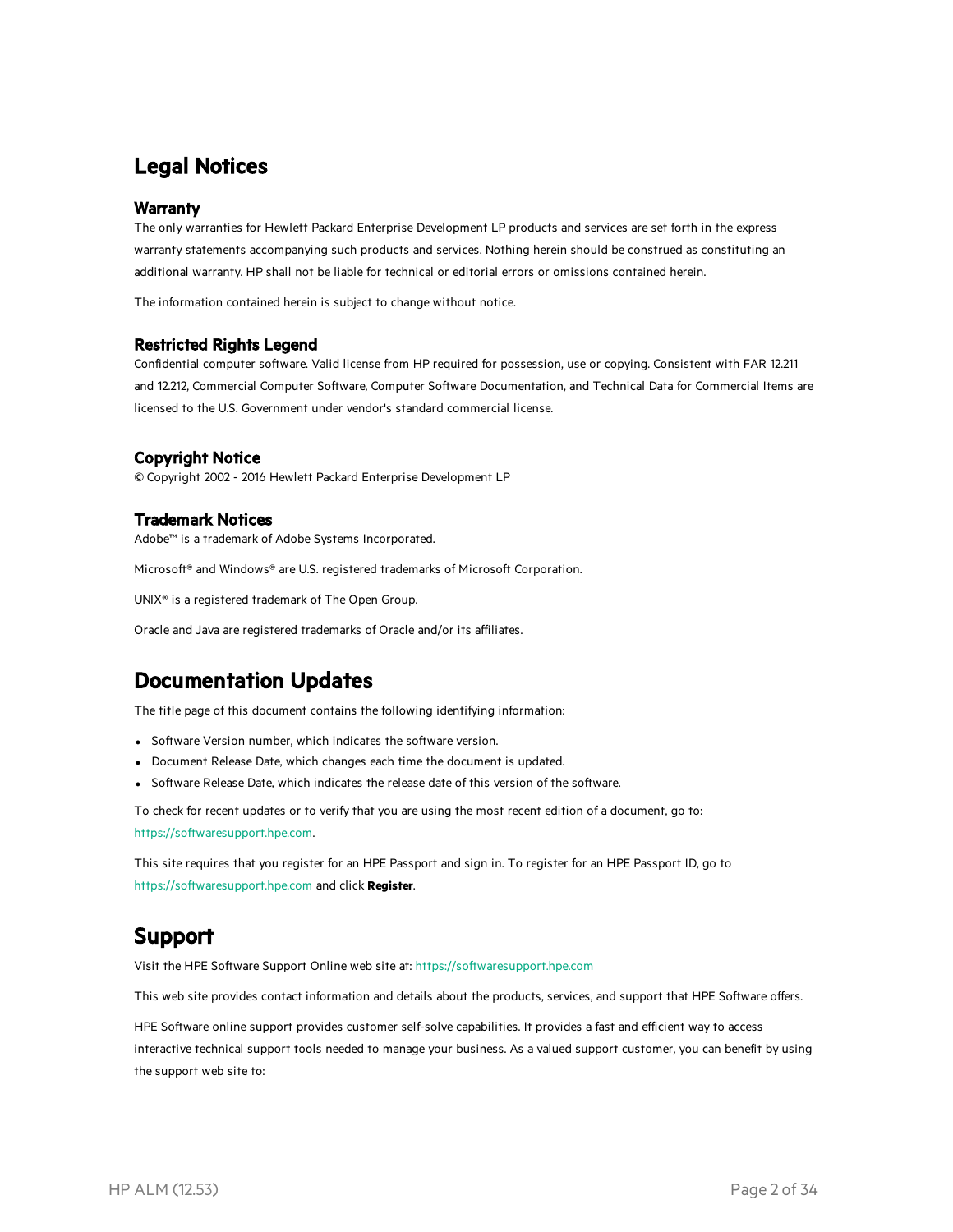- Search for knowledge documents of interest
- Submit and track support cases and enhancement requests
- Download software patches
- Manage support contracts
- Look up HPE support contacts
- Review information about available services
- Enter into discussions with other software customers
- Research and register for software training

Most of the support areas require that you register as an HPE Passport user and sign in. Many also require a support contract. To register for an HPE Passport ID, go to: [https://softwaresupport.hpe.com](https://softwaresupport.hpe.com/) and click **Register**.

To find more information about access levels, go to: [https://softwaresupport.hpe.com/web/softwaresupport/access-levels.](https://softwaresupport.hpe.com/web/softwaresupport/access-levels)

#### HPE Software Solutions & Integrations and Best Practices

Visit **HPE Software Solutions Now** at [https://softwaresupport.hpe.com/group/softwaresupport/search-result/-](https://softwaresupport.hpe.com/group/softwaresupport/search-result/-/facetsearch/document/KM01702710)

[/facetsearch/document/KM01702710](https://softwaresupport.hpe.com/group/softwaresupport/search-result/-/facetsearch/document/KM01702710) to explore how the products in the HPE Software catalog work together, exchange information, and solve business needs.

Visit the **Cross Portfolio Best Practices Library** at <https://hpln.hpe.com/group/best-practices-hpsw> to access a wide variety of best practice documents and materials.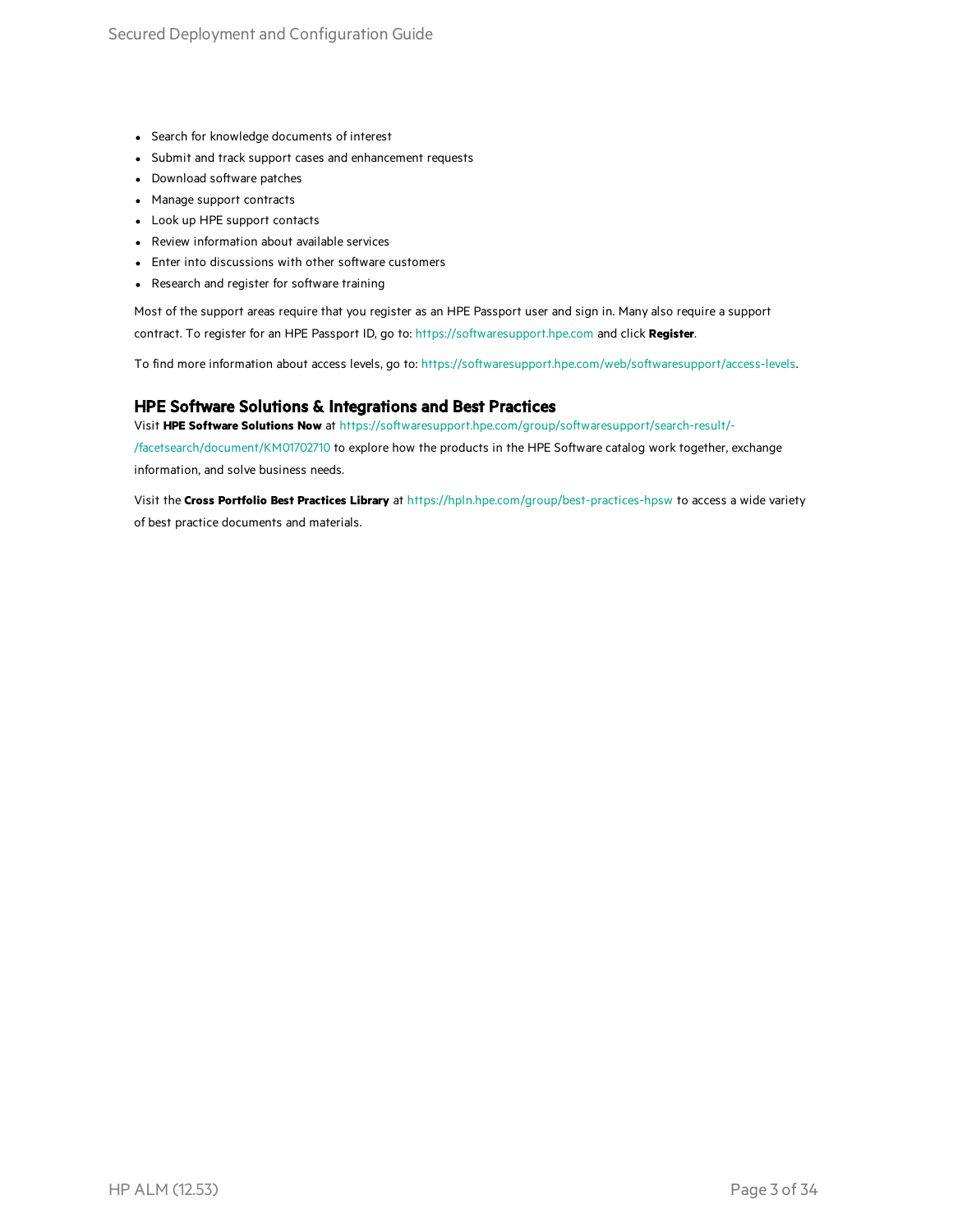## Welcome to this Guide

Welcome to the HP Application Lifecycle Management Secured Deployment and Configuration Guide.

This help is designed to help IT professionals who deploy and manage Application Lifecycle Management (ALM) instancesin a secure manner in the modern enterprise. Our objective isto help you make well-informed decisions about the various capabilities and features that ALM provides to meet modern enterprise security needs.

Security requirements for the enterprise are constantly evolving and this guide should be viewed as HP's best effort to meet those stringent requirements. If there are additional security requirements that are not covered by this guide, please open a support case with the HP support team to document them and we will include them in future editions of this guide.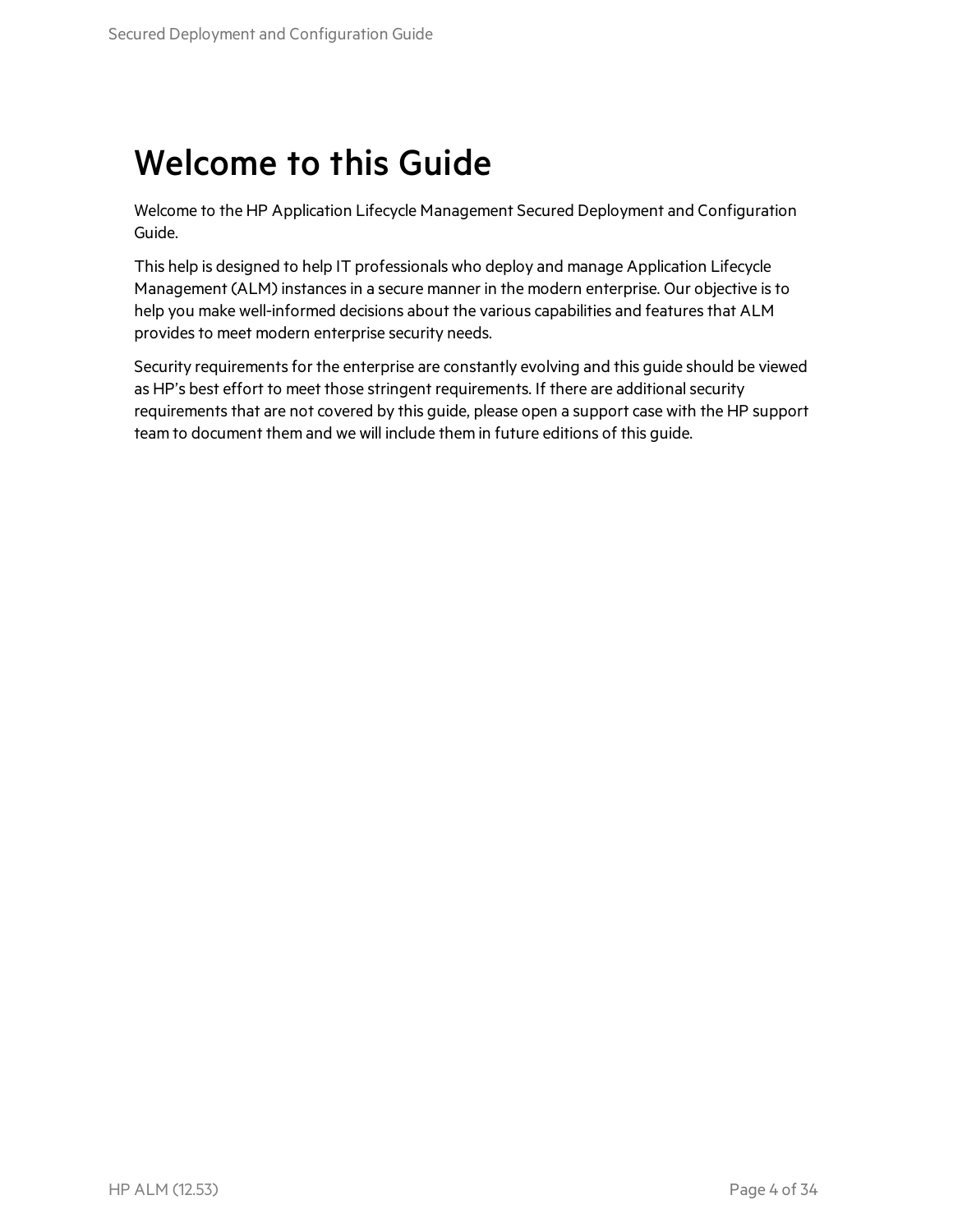## Chapter 1: Secure Implementation and Deployment

This chapter provides information on implementing and deploying ALM in a secure manner.

### Technical System Landscape

ALM is an enterprise-wide application based on Java 2 Enterprise Edition (J2EE) technology. J2EE technology provides a component-based approach to the design, development, assembly, and deployment of enterprise applications. For details, see the *About ALM Technology and Architecture* section of the *HP Application Lifecycle Management Installation and Upgrade Guide*.

## Security in Basic ALM Configuration

For security recommendations for a basic ALM configuration, see the *Example* of *Basic ALM Configuration* section of the *HP Application Lifecycle Management Installation and Upgrade Guide*.

## Security in Clustered ALM Configuration

Forsecurity recommendationsfor a clustered ALM configuration, see the *Example of Clustered ALM Configuration* section of the *HP Application Lifecycle Management Installation and Upgrade Guide*.

## External Authentication

ALM supports external authentication with specific configurations. The supported modesinclude Smart Card authentication, such as CAC, and SSO authentication, such as Siteminder. For details, see the *HP Application Lifecycle Management External Authentication Configuration Guide*.

## Proxy Authentication Support

When a proxy or front end web server requires authentication, you can use the Webgate Customization tool to configure the proxy and identify the credentials it expects, as well as any required front end web server credentials. For details, see the *HP ALM Webgate Customization Readme*, available from **Help > ALM Tools > Webgate Customization**.

## Common Security Considerations

Thoroughly review the trust boundaries between ALM components(ALM servers, Performance Center servers, exchange servers, database servers, LDAP servers, and other integrating servers) to minimize the number of hops between the components. In addition, it isrecommended to use SSL to secure access to servers located across such boundaries.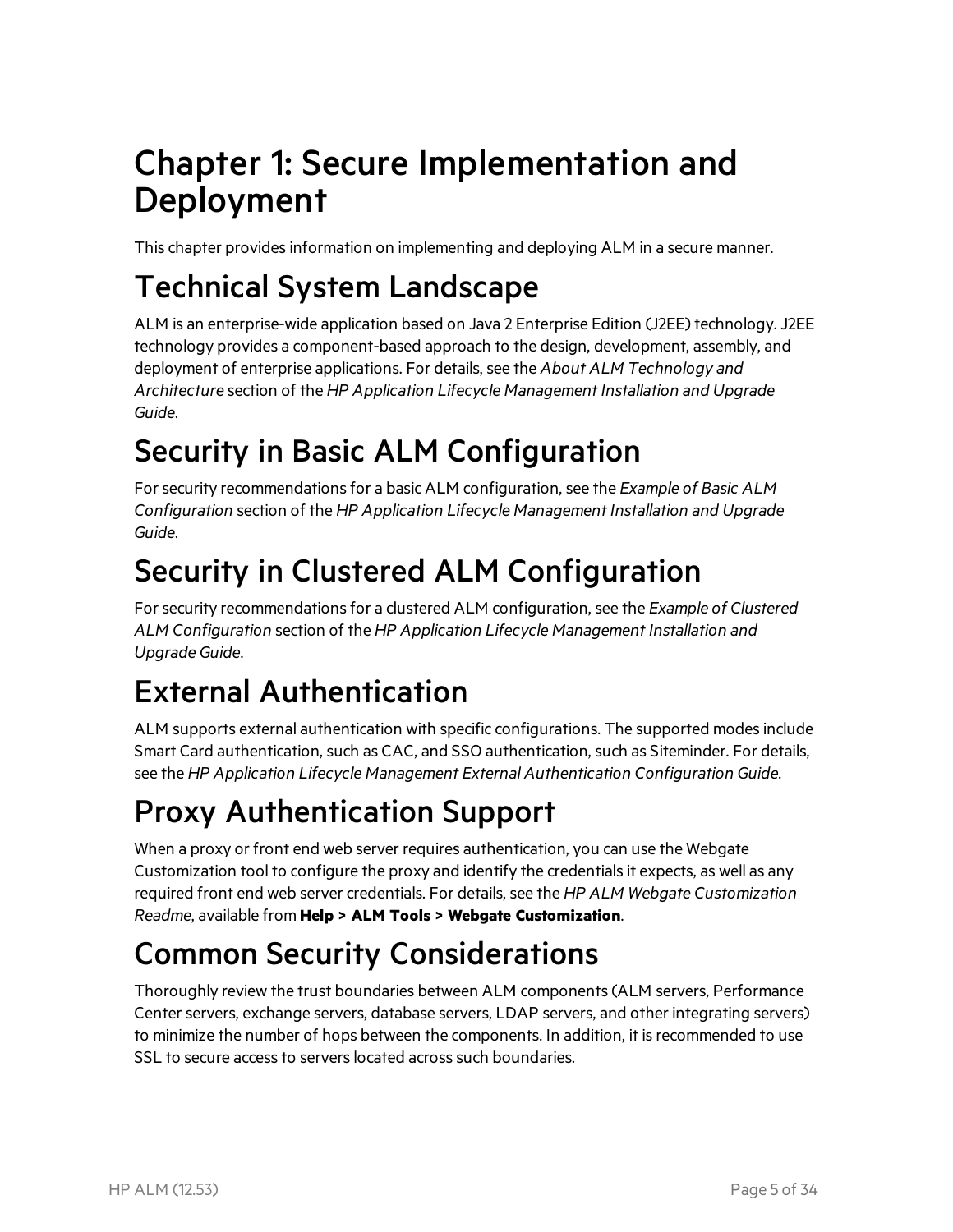When there is a firewall between any ALM deployment components, ensure the proper configuration according to the vendor recommendation.

Run periodic trusted root Certificate Authority certificate updates on your clients and servers to ensure that the publisher certificates used in digital code signing are trusted.

## Best Practice

- The ALM application server installation does not include SSL. It is expected and recommended that the front end server, either the load balancer or the reverse proxy, will be configured to require SSL.
- If you are using SSO external authentication, such as SiteMinder, the SSO cookie must be HTTP-only.
- The demonstration web applications and demo projects are not necessarily secure and should not be deployed on production servers.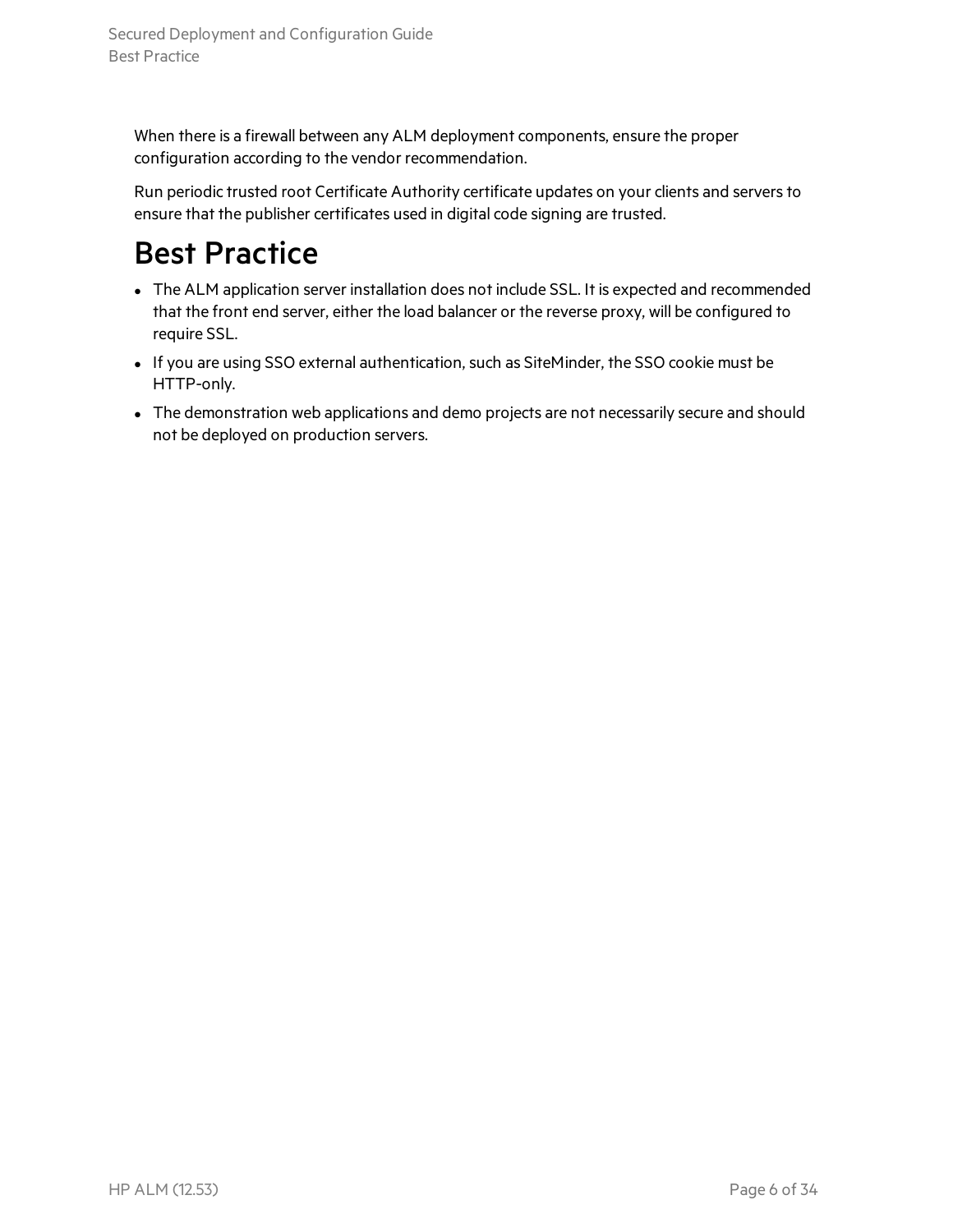# Chapter 2: ALM Security Site Settings

This chapter contains reference to some of the ALM settings that are relevant to security. Full details can be found in the *HP Application Lifecycle Management Administrator Guide*.

## Secure ALM Storage

ALM allows users to upload files to the server. This allows users to upload attachments, save automation scripts and test run results, and so on. All files uploaded to the server must be validated, since they can contain viruses, malicious code, or Trojan horsesthat could infect the entire system. An attacker or a malicious user can upload malicious files from one account and then download them to diverse clients.

The site administrator can limit the types of files that can be uploaded to ALM by using the **FILE EXTENSION\_BLACK\_LIST\_UPLOAD** site parameter, which filters unwanted file types by extension. However, the attachment files can contain dangerous content. As a result, a downloaded file must still be opened with caution.

It isstrongly recommended to implement proper antivirus protection for the file storage allocated for the ALM repository.

The site administrator can restrict the download of specific file types as described below.

In addition, the size of the file uploaded as an attachment can be limited by setting the **UPLOAD\_ ATTACH MAX SIZE** site parameter.

Since ALM provides an OTA API to work with file storage, it isrecommended to secure the API by setting the **DISABLE\_EXTENDED\_STORAGE** and **RESTRICT\_SERVER\_FOLDERS** site parameters.

## Secure ALM Client Installation

As mentioned above, attachment files can contain dangerous content. As a result, a downloaded file must be opened with caution. The site administrator can help protect the ALM client by using the **FILE\_EXTENSION\_BLACK\_LIST\_DOWNLOAD** and **DOWNLOAD\_REST\_ATTACHMENTS** site parameters to restrict certain file types from being downloaded to the client machine.

## Secure Access to Excel Report Query Execution

Business View Microsoft Excel reports use DQL queries to retrieve data from the database. The user cannot manually edit SQL queries generated from DQL to insert forbidden commands.

For DQL limitations, see the *Working with DQL* section of the *HP Application Lifecycle Management Administrator Guide*. You can customize the maximum number of recordsthat can be retrieved from the database by setting **Row Limit**in Excel. For details, see the *Business Views Microsoft Excel Add-in User Guide*.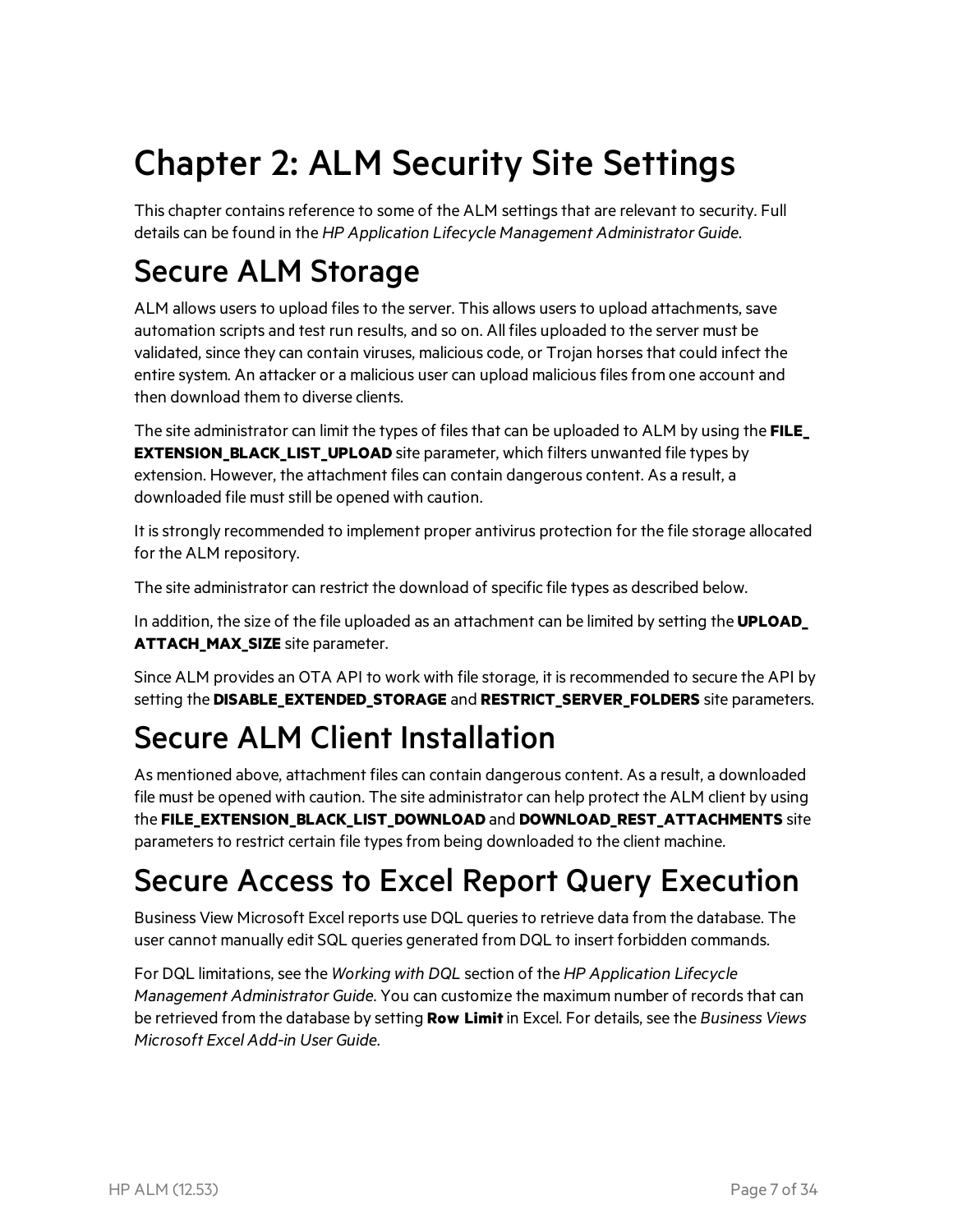### Secure Debug Features

ALM provides a set of tools for troubleshooting and to provide better supportability. These features, which can expose sensitive internal information about the system and about activities performed on the system, are disabled by default and can be switched on by using the following site parameters. It isrecommended to validate that the parameters are reset to the default values immediately after using the debug feature.

The debug related site parameters are:

- **ENABLE JMX CONSOLE**
- <sup>l</sup> **ENABLE\_PERFORMANCE\_MONITOR\_BIRT\_REPORTS**
- <sup>l</sup> **DISABLE\_CONSOLE\_DEBUG\_INFO**
- **DISABLE COMMAND INTERFACE**
- **DISABLE VERBOSE ERROR MESSAGES**

### Secure Access to ALM

- **.** Display of the last user login name is controlled by the **DISPLAY LAST USER INFO** site parameter.
- **Whether a project administrator can change user details is controlled by the <b>ALLOW UPDATE USER\_PROPERTIES\_FROM\_CUSTOMIZATION** site parameter.
- Whether users can reset their passwords using the Forgot Password link is controlled by the **PASSWORD\_RESET\_DISABLE**, **PASSWORD\_RESET\_VALID\_PERIOD**, and **PASSWORD\_ RESET\_SERVER** site parameters.
- The following site parameters control the user session:
	- <sup>l</sup> **WAIT\_BEFORE\_DISCONNECT**
	- **FAST RECONNECT MODE**
	- **AUTO LOGOUT ON SERVER DISCONNECT**
- You can determine the number of login attempts a user can make before being deactivated. This is controlled by the **MAX\_INVALID\_LOGINS\_ATTEMPT\_TO\_LOCKOUT** site parameter. In addition, you can set a parameter that resets the count of failed logins if a specified amount of time passes after an attempted login. Thisis controlled by the **INTERVAL\_BETWEEN\_ INVALID LOGINS TO LOCKOUT** site parameter.

For more details, see the *HP Application Lifecycle Management Administrator Guide*.

### Secure Data Hiding

ALM data hiding involves hiding rows and columns. The **DATA\_HIDING\_MODE** site parameter controls the transfer of hidden data from the ALM server to a client. The default value, which is highly recommended for use, blocks the transfer of hidden data.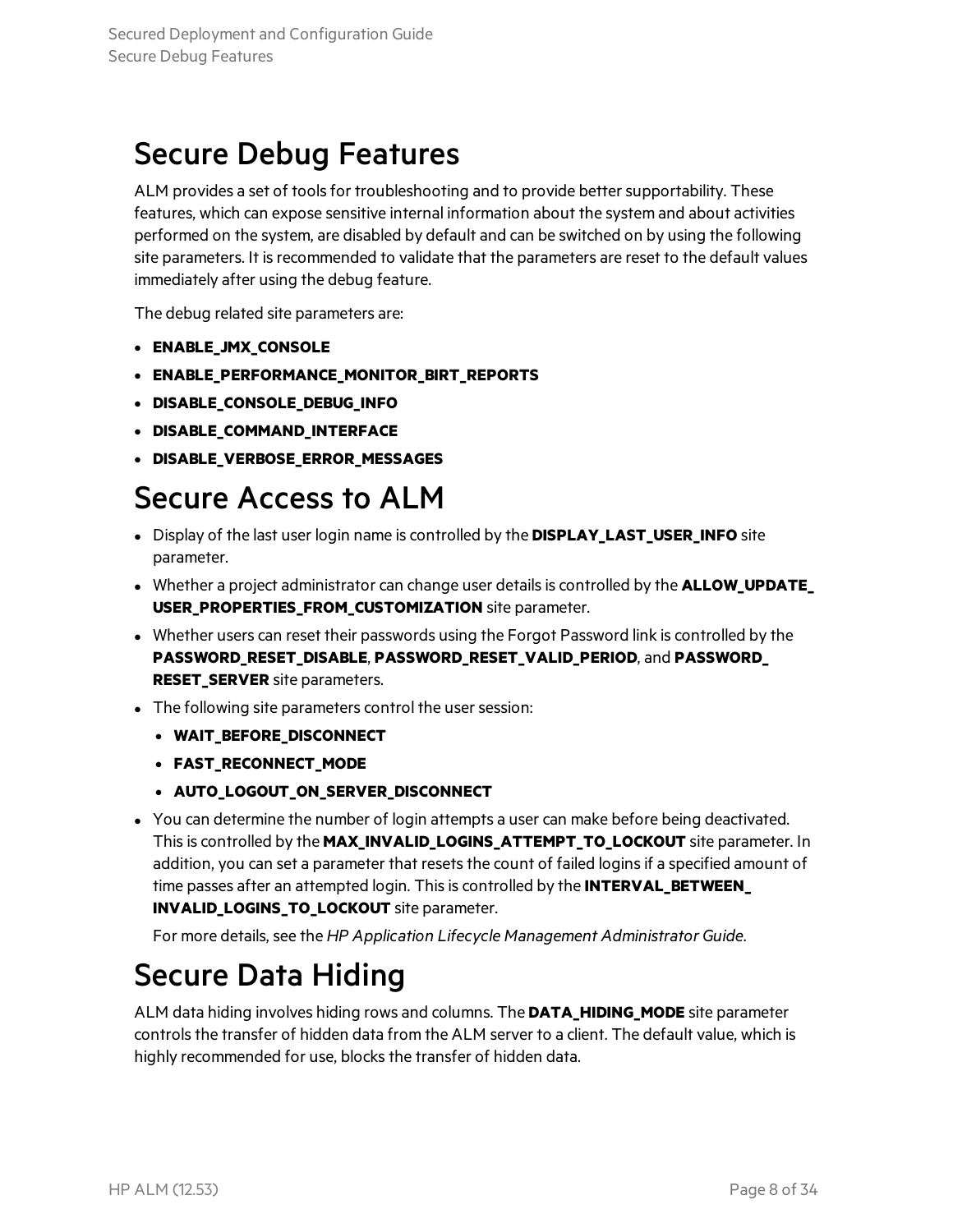## Restrict ALM Mail Distribution

You can restrict which users receive emails from ALM. For details, see the *Setting ALM Mail Restrictions*section of the *HP Application Lifecycle Management Administrator Guide*.

## Restrict External Attachments

Whether external attachments can be saved to the ALM database is controlled by the **DENY\_ EXTERNAL\_IMAGES** site parameter.

## Best Practice

Set the **UPLOAD\_ATTACH\_MAX\_SIZE** site parameter to limit the size of the file uploaded as an attachment.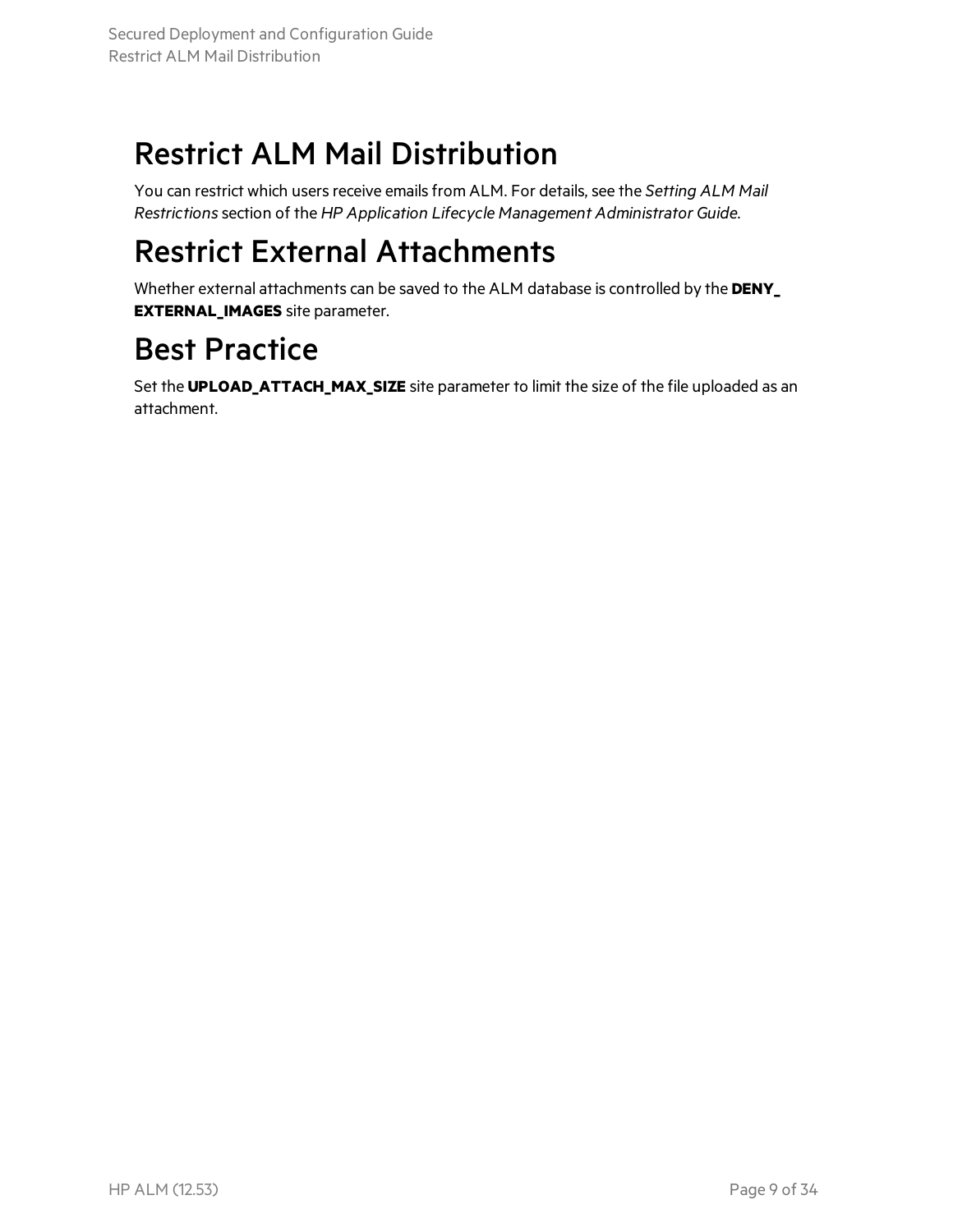# Chapter 3: Installation Security

This chapter provides information on aspects of installation security.

## Supported Operating Systems

For the list of supported system environments, see the *Readme*.

**Note:** The supported environment information in the Readme is accurate for the current ALM release, but there may be subsequent updates. For the most up-to-date supported environments, see the HP Software Web site using the following URL: *<https://hpln.hpe.com/page/alm-qc-enterprise-technical-specifications>*.

## Web Server Security Recommendations

It isimportant to configure your front-end web server forstrong encryption (ciphers and protocols) to ensure a secure channel between the client and the server. For information on how to restrict the use of certain cryptographic algorithms and protocols at the web server level (IIS and Apache) see HP Software Self-solve knowledge base article [KM01952017.](https://softwaresupport.hpe.com/km/KM01250947)

### IIS Web Server

See *<http://www.iis.net/>* for information on enabling SSL/TLS for all interactions with the web server.

**Note:** SSL/TLS should be enabled for the entire IIS web server under which you installed the ALM applications.

To disable weak ciphers on IIS, see *<http://support.microsoft.com/kb/187498/en-us>*.

### Apache Web Server

See *[http://httpd.apache.org/docs/current/ssl/ssl\\_howto.html](http://httpd.apache.org/docs/current/ssl/ssl_howto.html)* for information on enabling SSL/TLS for all interactions with the web server and on enforcing strong security.

## Application Server Security Recommendations

- When configuring SSL/TLS on the ALM application server (Jetty), keep your keystore in a private directory with restricted access. Although the Java keystore is password protected, it is vulnerable aslong asthe password was not changed from its default value of *changeit*.
- Always change default passwords.
- Always obfuscate passwords entered into the jetty.xml file. For details, see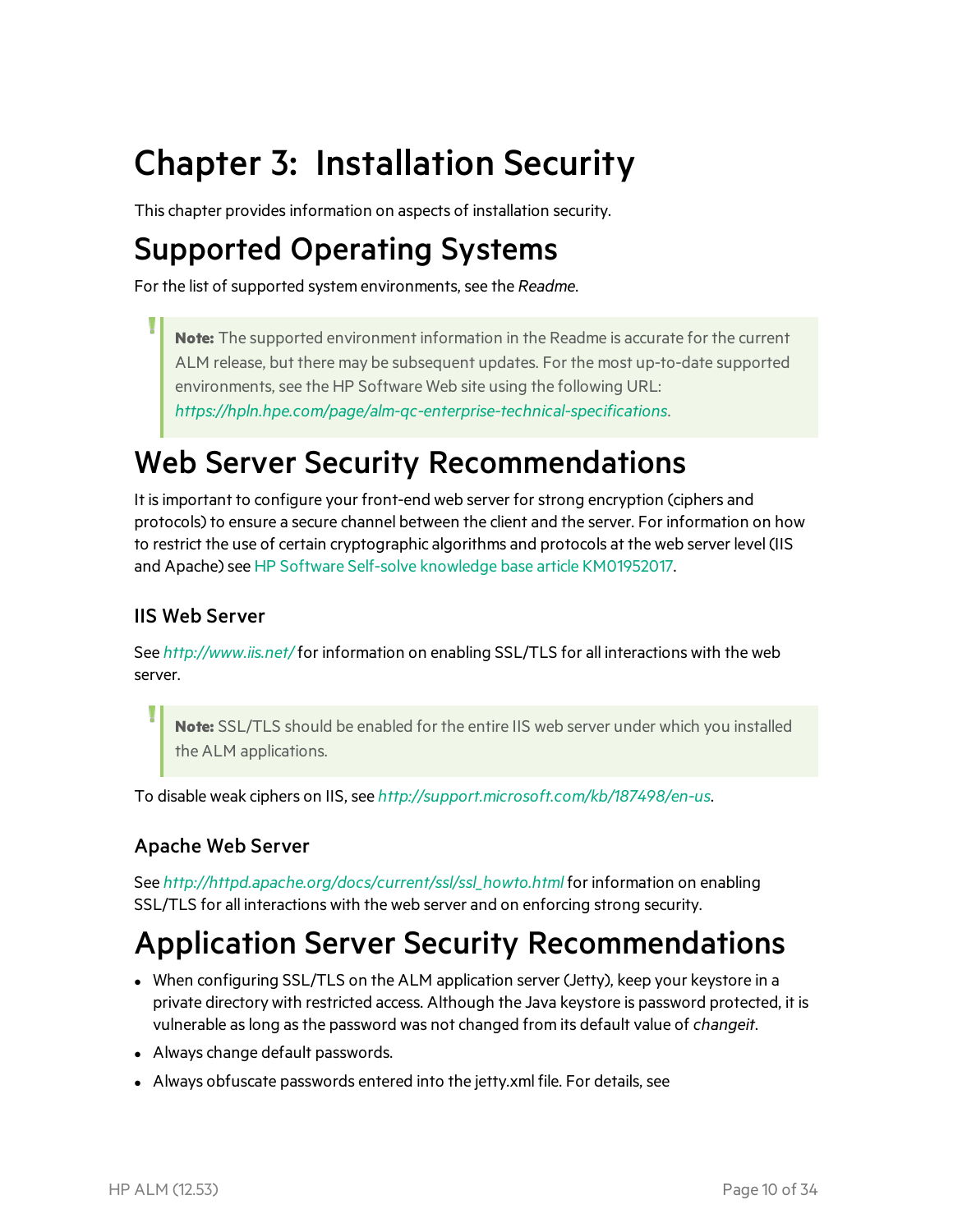#### *[http://www.eclipse.org/jetty/documentation/current/configuring-security-secure](http://www.eclipse.org/jetty/documentation/current/configuring-security-secure-passwords.html)[passwords.html](http://www.eclipse.org/jetty/documentation/current/configuring-security-secure-passwords.html)*.

- Since the default *td* user password is documented in ALM, it is strongly recommended to change the td user's password. Thisis done during the installation in the *Create new SA schema* step, if the *td* user does not yet exist in this database server. Each subsequent installation that uses the same database server uses the existing *td* user credentials. To change the password for the previously created *td* user, follow the stepsin *KB article [KM773656](http://support.openview.hp.com/selfsolve/document/KM773656)*.
- Configure jetty to use secure cookies.
- Always change the default password when creating a database schema.
- Limit the access to ALM directories to relevant users (such as system administrators, the user who runs the ALM service, and users who have a site administrator role in the application).
- Always use the minimal possible permissions when installing and running ALM.

**Note:** It is recommended to limit access to ALM directories to relevant users, such as the site administrator, system administrator, and the user who runs the ALM service.

| <b>Action</b>            | <b>Permissions Needed for User</b>                                                                                                                                                                                                                                                                                       |
|--------------------------|--------------------------------------------------------------------------------------------------------------------------------------------------------------------------------------------------------------------------------------------------------------------------------------------------------------------------|
| Installing<br><b>ALM</b> | <b>Windows:</b> Administrator permissions                                                                                                                                                                                                                                                                                |
|                          | • Linux: The user who installs ALM must have read/write/execute permissions<br>on all the relevant folders (installation, deployment, repository and temp<br>folders). All related installation operations for the same version, such as patch<br>installations or uninstalling ALM, must be performed by the same user. |
| Running<br><b>ALM</b>    | <b>Windows:</b> Windows service runs as the system user or a specific user (the user<br>must have access to the file repository).                                                                                                                                                                                        |
|                          | <b>Linux:</b> ALM service runs as a daemon that does not require a superuser<br>privilege. It can be registered to run as a specific user with certain minimal<br>permissions. See the HP Application Lifecycle Management Installation and<br>Upgrade Guide for the set of required permissions.                        |
| Database<br>connection   | The td user permissions must be set properly according to the recommendations<br>in the HP Application Lifecycle Management Installation and Upgrade Guide. Do<br>not use a higher level of permissions than required. Do not use the default<br>password when creating the schema.                                      |

## FAQ

#### Question

Does ALM ensure that configuration files are not stored in the same directory as user data?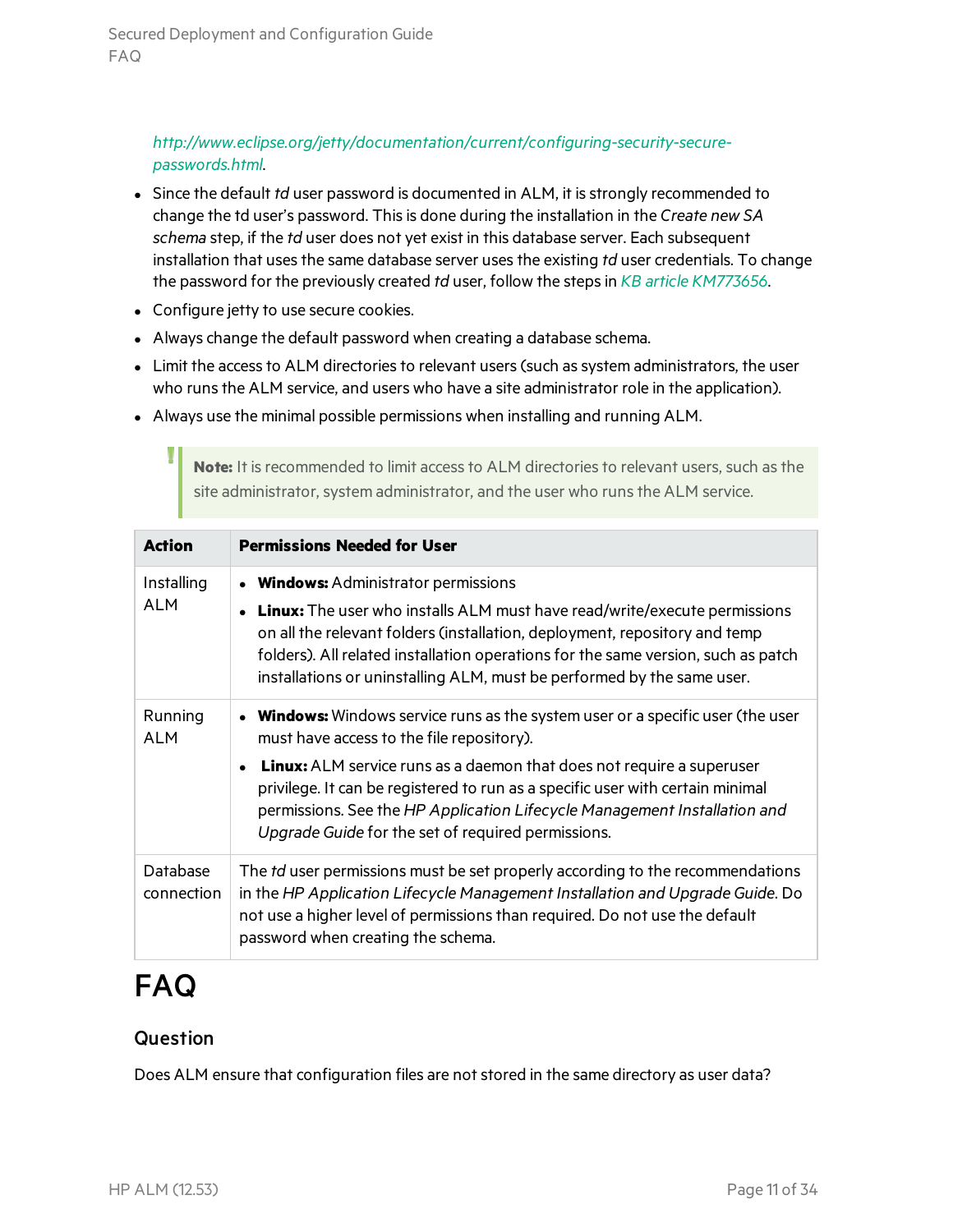#### Answer

The user can change the location of the repository and log files according to best practices to avoid mixing user data with configuration files.

#### Question

Does ALM install with unnecessary functionality disabled by default?

#### Answer

Yes, functionality is license driven.

#### Question

Are application resources protected with permission sets that allow only an application administrator to modify application resource configuration files?

#### Answer

Yes, only the user with permission to access specific directories on the ALM server machine can modify ALM configuration files.

#### **Question**

Does ALM execute with no more privileges than necessary for proper operation?

#### Answer

Yes, the permissions model is constantly reviewed and only necessary permissions are required. For permission detailssee the *HP Application Lifecycle Management Installation and Upgrade Guide*.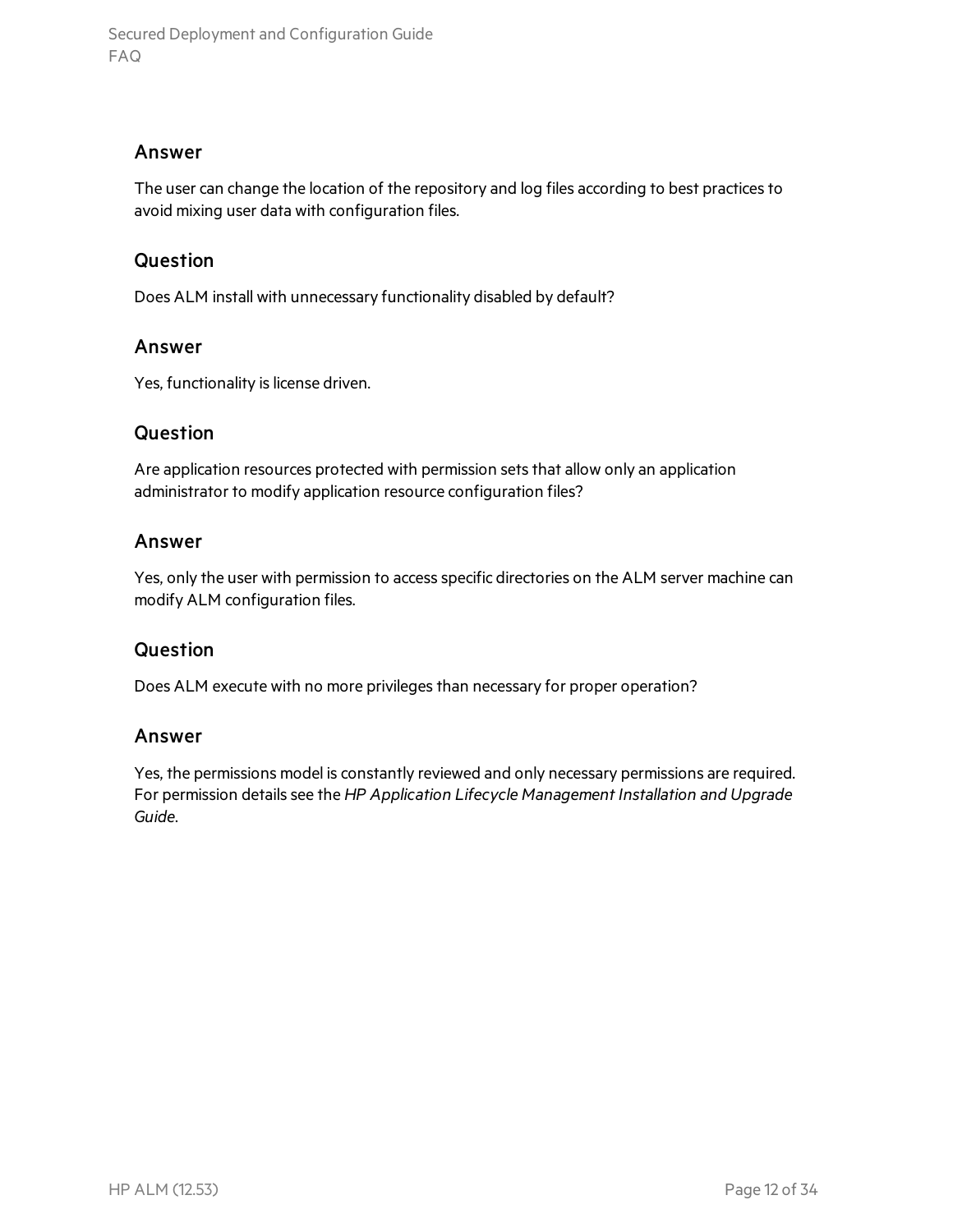## Chapter 4: Network and Communication **Security**

This chapter provides information on network and communication security.

## Secure Topology

The ALM platform is designed to be part of a secure architecture, and can meet the challenge of dealing with the security threats to which it could potentially be exposed.

Several measures are recommended to securely deploy ALM servers:

 $\bullet$  Reverse proxy architecture

One of the more secure recommended solutions is to deploy ALM using a reverse proxy. ALM fully supports reverse proxy architecture as well as secure reverse proxy architecture. See the *HP Application Lifecycle Management Installation and Upgrade Guide* for information on configuring a reverse proxy for ALM.

• TLS/SSL communication protocol

Transport Layer Security (TLS) and its predecessor, Secure Sockets Layer (SSL), are cryptographic protocols designed to provide communication security over the Internet. For details, see [http://en.wikipedia.org/wiki/Transport\\_Layer\\_Security.](http://en.wikipedia.org/wiki/Transport_Layer_Security) URLs that require a secure connection start with HTTPS instead of HTTP. ALM supports SSLv3 and TLSv1. However, with the recent discovery of SSLv3 vulnerability to man-in-the-middle attacks, we recommend customers use only TLSv1. For details, see HP Software Self-solve [knowledge](https://softwaresupport.hpe.com/km/KM01250751) base article [KM01250751](https://softwaresupport.hpe.com/km/KM01250751).

• DMZ architecture using a firewall

The secure architecture referred to in this document is a typical DMZ architecture using a device as a firewall. The basic concept is to create a complete separation, and to avoid direct access, between the ALM clients and the ALM servers. Thisis especially important when opening access to ALM to external clients from outside of your organization.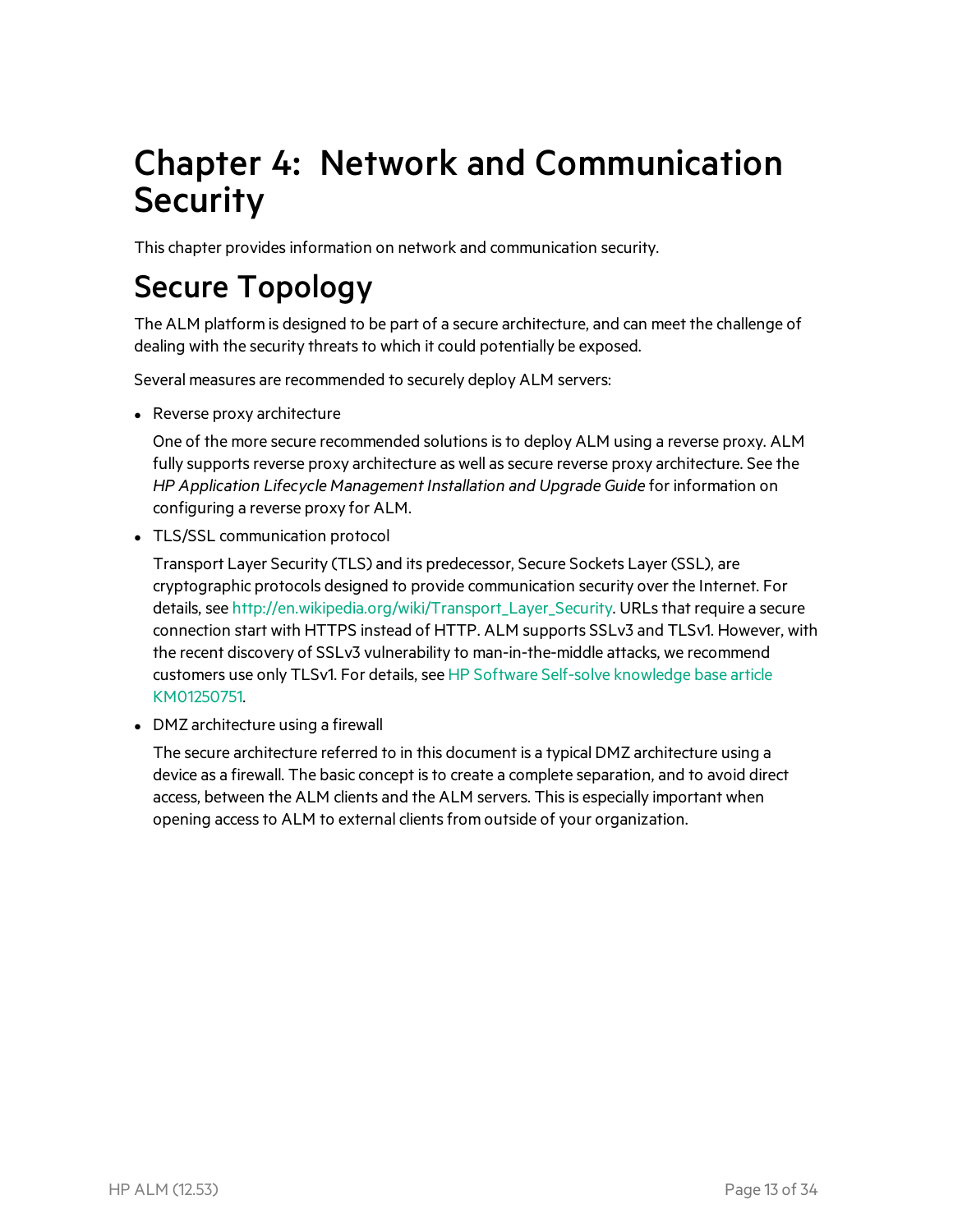

• Separation between web servers, application servers, load balancers, and database servers.

### Reverse Proxy Overview

A reverse proxy is an intermediate server that is positioned between the client machine and the web servers. To the client machine, the reverse proxy seems like a standard web server that serves the client machine's HTTP or HTTPS protocol requests, with no dedicated client configuration required.

The client machine sends ordinary requests for web content, using the name of the reverse proxy instead of the name of a web server. The reverse proxy then sends the request to one of the web servers. Although the response is sent back to the client machine by the web server through the reverse proxy, it appears to the client machine as if it is being sent by the reverse proxy.

## Reverse Proxy Security

A reverse proxy functions as a bastion host. It is configured asthe only machine to be addressed directly by external clients, and thus obscures the rest of the internal network. Use of a reverse proxy enables the application server to be placed on a separate machine in the internal network, which is a significant security objective.

DMZ is a network architecture in which an additional network isimplemented, enabling you to isolate the internal network from the external one. Although there are a few common implementations of DMZs, this chapter discussesthe use of a DMZ and reverse proxy in a back-toback topology environment.

The following are the main security advantages of using a reverse proxy in such an environment:

- No DMZ protocol translation occurs. The incoming protocol and outgoing protocol are identical (only a header change occurs).
- Only HTTP or HTTPS access to the reverse proxy is allowed, which means that stateful packet inspection firewalls can better protect the communication.
- A static, restricted set of redirect requests can be defined on the reverse proxy.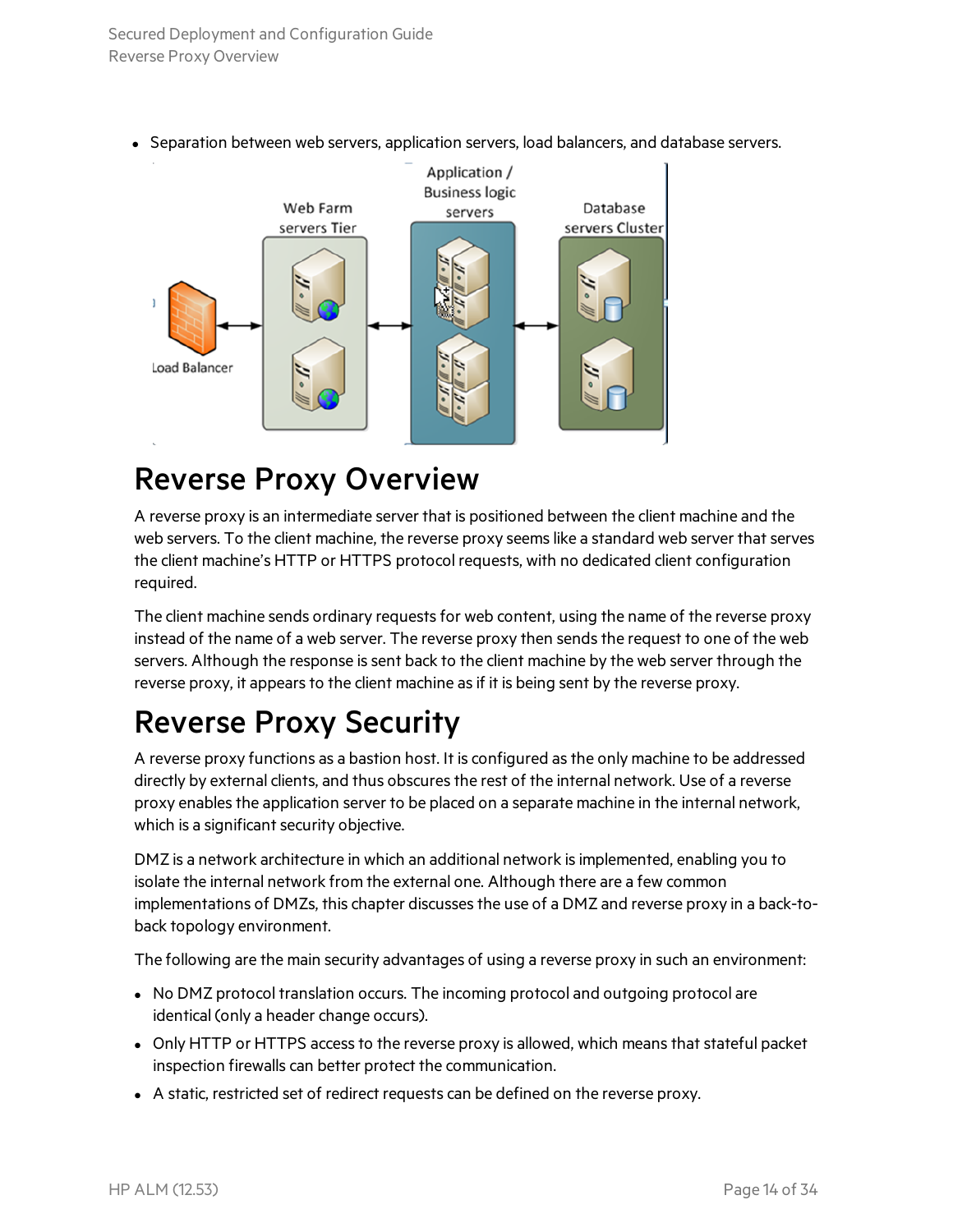- Most of the web server security features are available on the reverse proxy (authentication methods, encryption, and more).
- The reverse proxy screens the IP addresses of the real servers as well as the architecture of the internal network.
- The only accessible client of the web server is the reverse proxy.
- This configuration supports NAT firewalls.
- The reverse proxy requires a minimal number of open ports in the firewall.
- The reverse proxy provides good performance compared to other bastion solutions.
- Using a secure reverse proxy architecture is easier to maintain. You can add patches to your reverse proxy as needed.



#### **Note:**

ī

- The ALM application server installation does not include SSL. It is expected and recommended that the front end server (load balancer or reverse proxy) will be configured to require SSL.
- Follow security guidelines for LDAP servers and Oracle or SQL databases.
- Run SNMP and SMTP servers with low permissions.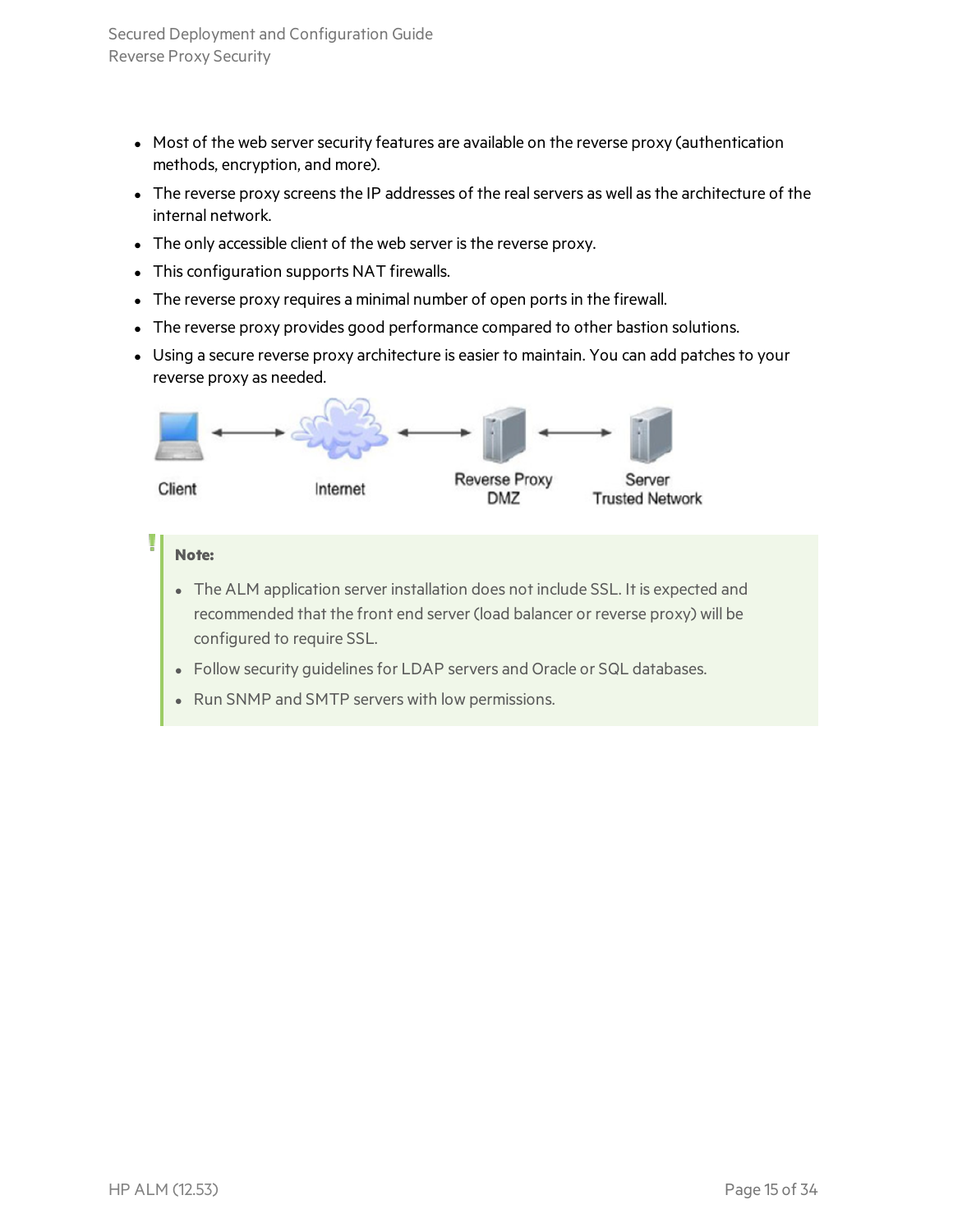## Communication Channels Security

ALM supports the following secure channels:

| <b>Secure</b><br><b>Channel</b>                                                      | <b>How to Configure</b>                                                                                                                                                                                                                                                                                                     |
|--------------------------------------------------------------------------------------|-----------------------------------------------------------------------------------------------------------------------------------------------------------------------------------------------------------------------------------------------------------------------------------------------------------------------------|
| <b>Between</b><br>client<br>(including<br>testing<br>tools) and<br><b>ALM</b> server | In general, trust is only needed on the client. This is a trust to the authority<br>$\bullet$<br>that issued the server certificate for the ALM server.<br>• If client certificate or smart card authentication is required, and there is no                                                                                |
|                                                                                      | access to the internet, an offline OCSP (cache) server or local CRL should be<br>used for the certificate revocation list (CRL). Otherwise, it can take a long<br>time to log in to ALM due to timeouts in checking the online CRL.                                                                                         |
|                                                                                      | There is a flag for debugging such situations that can be provided as a URL<br>$\bullet$<br>parameter, cancelcrlcheck=true. Providing this flag cancels the CRL check,<br>and thus can determine if there is a CRL related issue.                                                                                           |
|                                                                                      | • Use the Webgate Customization tool if proxy authentication is required.                                                                                                                                                                                                                                                   |
| <b>Between</b><br>ALM and<br>database<br>server                                      | For details, see the Configuring Secure Database Access section of the HP<br>Application Lifecycle Management Installation and Upgrade Guide.                                                                                                                                                                               |
| <b>Between</b><br>ALM and<br><b>LDAP</b> server                                      | For details, see the Enabling LDAP over SSL section of the HP Application<br>Lifecycle Management Administrator Guide.                                                                                                                                                                                                      |
| <b>Between</b><br>ALM and<br>mail server                                             | Specify a secure port when defining the mail server.                                                                                                                                                                                                                                                                        |
| <b>Between</b><br>reverse<br>proxy / load<br>balancer and<br><b>ALM</b> server       | Configure the ALM server with SSL (for details, see the Configuring Secure<br>Access section of the HP Application Lifecycle Management Installation and<br>Upgrade Guide). On the reverse proxy or load balancer, use a secure connection<br>to the ALM server (for example, https:// <almserver>:8443/qcbin).</almserver> |
| <b>Between</b><br>ALM and<br>Global<br>Search                                        | The firewall must be configured to accept incoming TCP traffic to the Global<br>Search port (default 18080) from the ALM server only and not from any other<br>source.                                                                                                                                                      |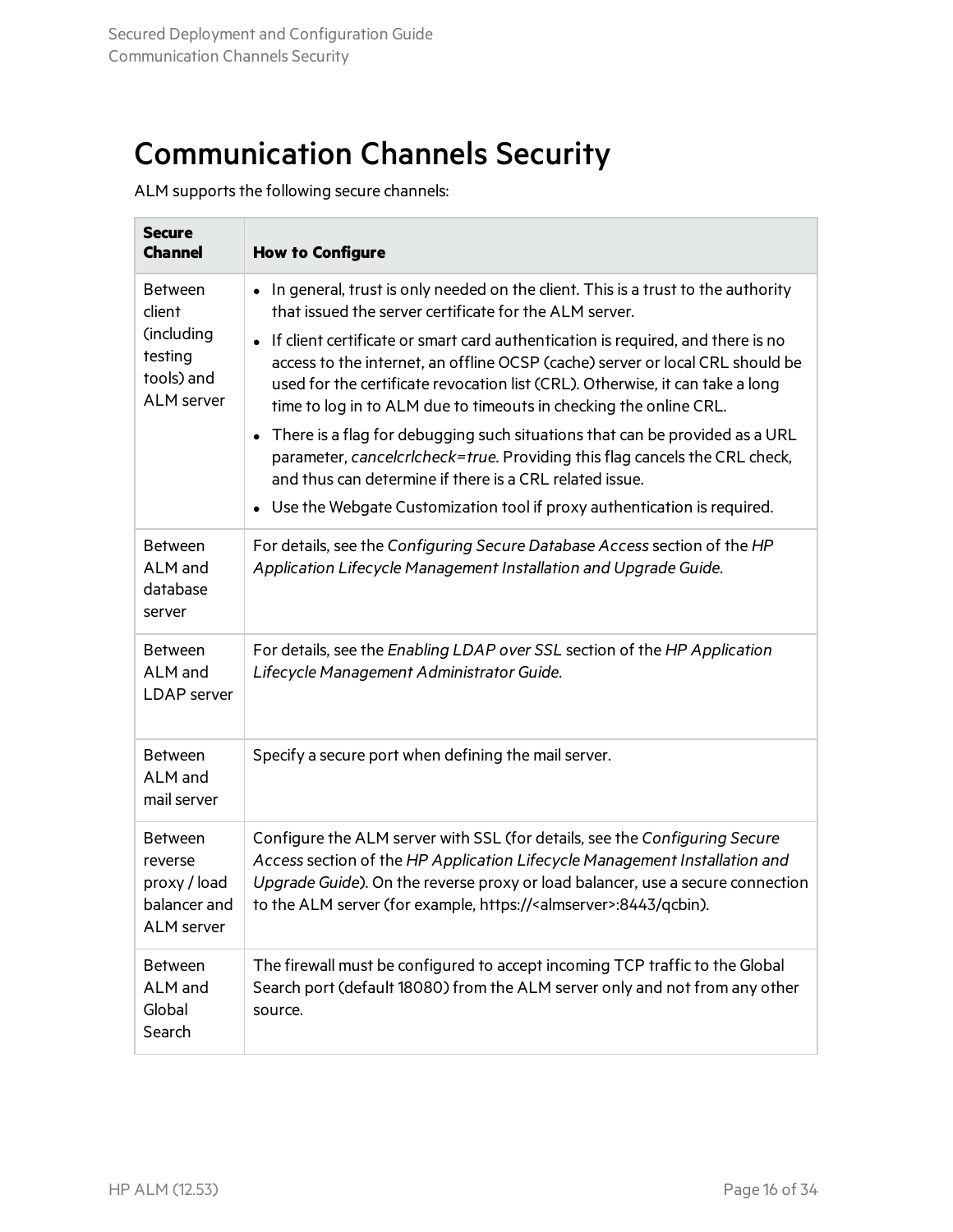## FAQ

#### **Question**

Are exceptions required to be added to the firewall policy?

#### Answer

Placing a reverse proxy in front of the ALM server is recommended. The list of ports to be open in the firewall for the incoming traffic is documented in the *HP Application Lifecycle Management Installation and Upgrade Guide* and in the *HP Performance Center Installation Guide*. The only port that must be opened on the ALM server for incoming traffic is the jetty port (8080, or 8443 if you are using a secure connection).

#### **Question**

How do I configure the ALM server in SSL using the certificate authority?

#### Answer

For details, see HP Software Self-solve knowledge base article [KM01952017](https://softwaresupport.hpe.com/km/KM00756791).

#### Question

How do I protect the data transition between the ALM client and server?

#### Answer

Only passwords undergo a special handling during the transition between client and server. However, ALM passwords are only obfuscated before being transferred to avoid occasional sniffing. To secure password transfer (and data transfer in general) use a secure communication between the client machines and the ALM server.

For details, see HP Software Self-solve knowledge base article [KM01149726](https://softwaresupport.hpe.com/km/KM01149726).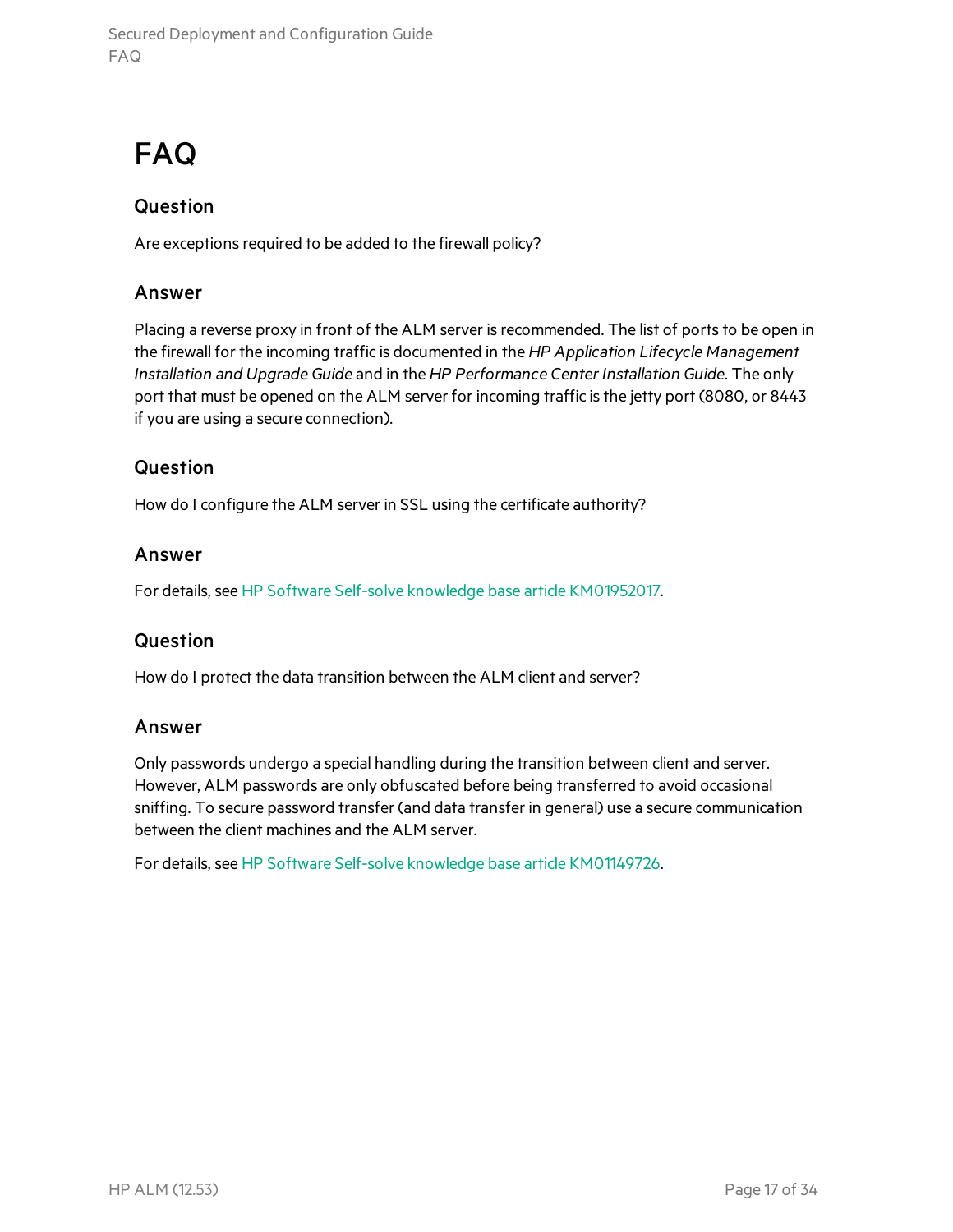# Chapter 5: Site Administration Interface

This chapter provides information related to securing ALM Site Administration.

## Access to Site Administration

To disable accessto the site administration interface (not including project customization) from the outside, the following URLs can be blocked at the front end (either the load balancer or the reverse proxy):

- /qcbin/SiteAdmin.jsp
- <sup>l</sup> /qcbin/addins.html
- /qcbin/servlet/tdsiteadminservlet/\*
- $\bullet$  /qcbin/debug/\*

These URLs are subject to change and must be reviewed for each new major version of ALM.

Access to project customization can be restricted at the permissions level.

To secure the site administration interface:

- 1. Change the site administrator password during the initial setup.
- 2. Use a strong password for the site administrator.

### Site Administration Actions

| <b>Action</b>    | <b>How to Access</b>                                                             |
|------------------|----------------------------------------------------------------------------------|
| Site admin       | Log in to Site Administration via https:// <server>/qcbin/SiteAdmin.jsp</server> |
| Project<br>admin | Log in to ALM through the desktop client as a project administrator.             |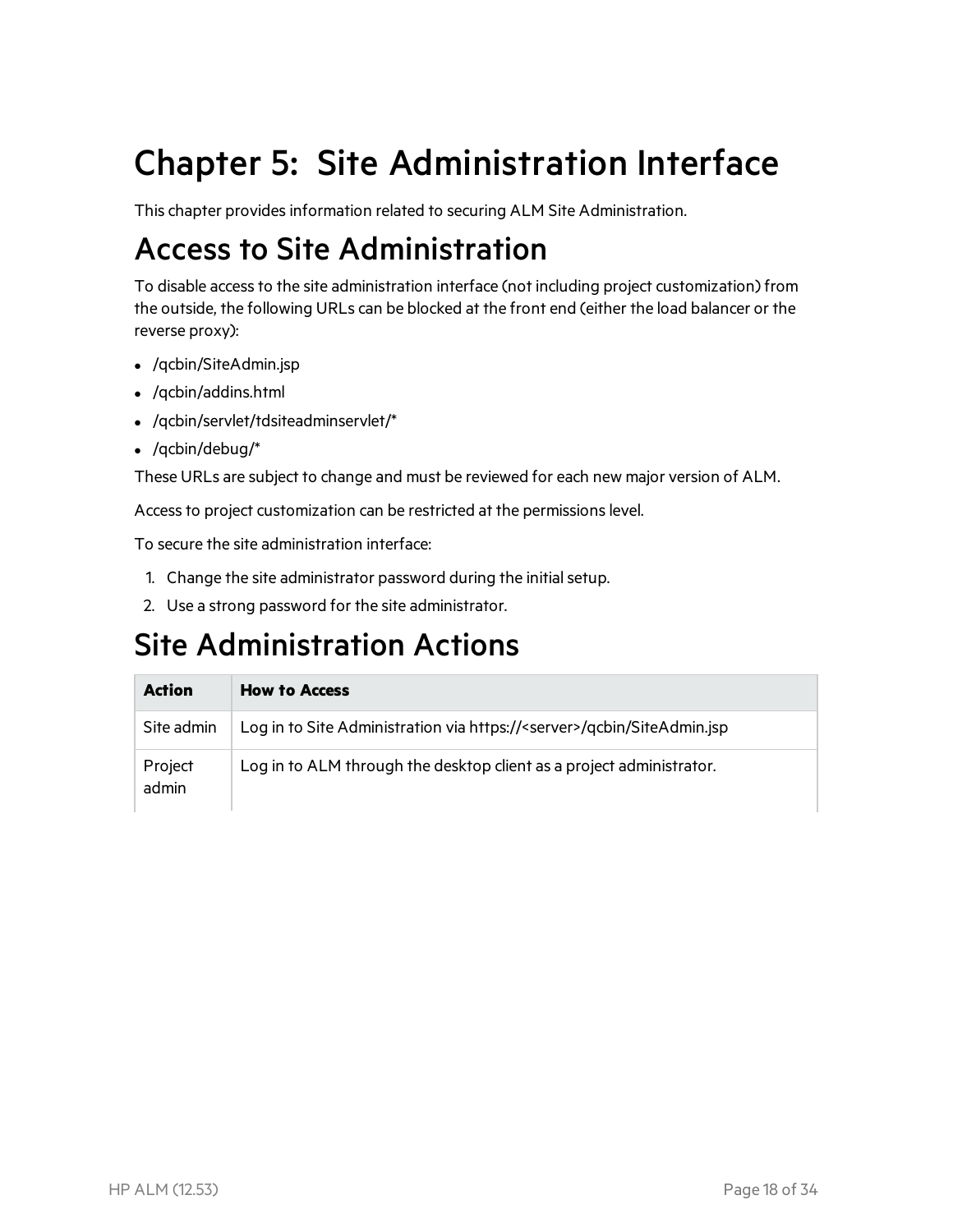| <b>Action</b>                | <b>How to Access</b>                                                                                                                                                                                                                                                                                                                                                                                                                                                                                                                                                                                                                                                                                           |  |
|------------------------------|----------------------------------------------------------------------------------------------------------------------------------------------------------------------------------------------------------------------------------------------------------------------------------------------------------------------------------------------------------------------------------------------------------------------------------------------------------------------------------------------------------------------------------------------------------------------------------------------------------------------------------------------------------------------------------------------------------------|--|
| Debugging<br>user<br>actions | 1. Log in to Site Administration.<br>2. Open the <b>Servers</b> tab.<br>3. Select your server.<br>4. For client actions recorded on the server, use the <b>Client Log File Settings</b> .<br>5. For site administration actions, use the Site Administration Log File<br>Settings.<br>6. Set the <b>Log Level</b> to <i>debug</i> .<br><b>Client Log File Settings</b><br><b>Log Level:</b> Warnings<br>Max. Log Lines: 10000<br><b>Max. Log Days: Unlimited</b><br>Log File Location: C: ProgramData HPVALMVogVqc<br><b>Site Administration Log File Settings</b><br><b>Log Level: Warnings</b><br>Max. Log Lines: 10000<br><b>Max. Log Days: Unlimited</b><br>Log File Location: C: ProgramDataVHPVALMVog\sa |  |
|                              | <b>Miscellaneous</b><br>Note: Make sure to turn off the debug when you are done.                                                                                                                                                                                                                                                                                                                                                                                                                                                                                                                                                                                                                               |  |
| Debugging                    | The debug console and QCSense reports are by default disabled (see the<br><b>DISABLE_CONSOLE_DEBUG_INFO</b> site parameter) since these features are for<br>debug purposes and should be switched off immediately after debugging is<br>finished.                                                                                                                                                                                                                                                                                                                                                                                                                                                              |  |
| Debugging                    | The DISABLE_CONSOLE_DEBUG_INFO site parameter controls access to the<br>ALM debug info console page.                                                                                                                                                                                                                                                                                                                                                                                                                                                                                                                                                                                                           |  |
| Debugging                    | The <b>ENABLE_JMX_CONSOLE</b> site parameter enables the JMX Console for<br>debugging purposes.                                                                                                                                                                                                                                                                                                                                                                                                                                                                                                                                                                                                                |  |
| Debugging                    | The <b>ENABLE_PERFORMANCE_MONITOR_BIRT_REPORTS</b> site parameter allows<br>you to generate QC Sense reports for debugging purposes.                                                                                                                                                                                                                                                                                                                                                                                                                                                                                                                                                                           |  |
| Debugging                    | The <b>DUMP_REQUEST_HEADERS</b> site parameter enables you to view request<br>headers in the logs. This is helpful when you are configuring external<br>authentication and are looking for the correct header that contains the user ID.<br>To view this information, you must also set the site administration or client Log<br>Level to debug.                                                                                                                                                                                                                                                                                                                                                               |  |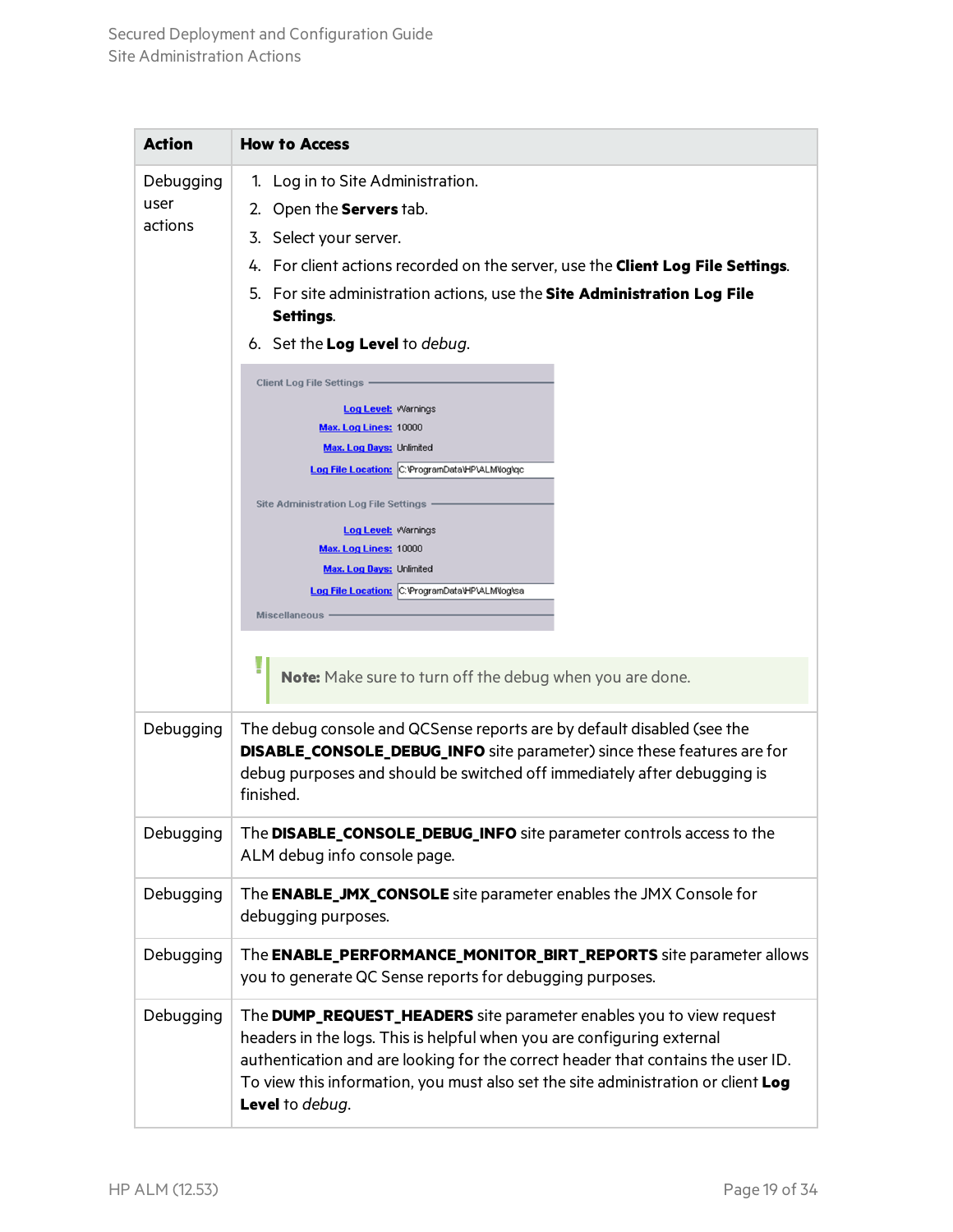Ţ

Note: All debug features should be used for debug purposes only and should be switched off immediately after debugging is finished.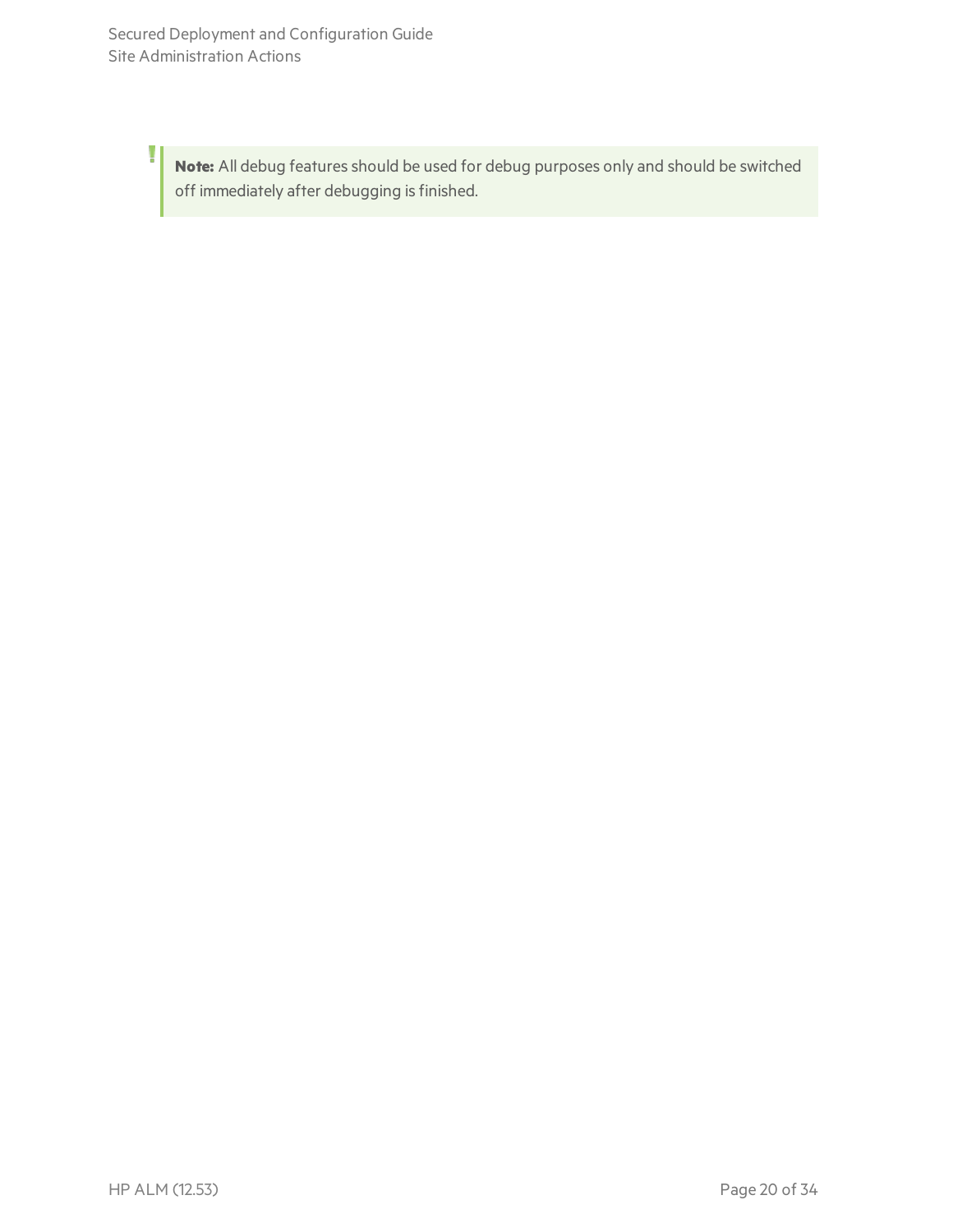## Chapter 6: User Management and Authentication

This chapter provides information related to user authentication.

## Authentication Model

ALM supports the following authentication methods:

- $\bullet$  Form login
- External authentication
	- IDM-SSO (Siteminder) with special configuration required
	- Smart Card with special configuration required
	- Active Directory or any LDAP provider supporting the LDAP3 protocol

#### Authentication Administration and Configurations

Authentication is configured using Site Administration. For details, see the *Managing ALM Users* chapter of the *HP Application Lifecycle Management Administrator Guide*.

Following are additional references:

| <b>Action</b>                                         | <b>Reference</b>                                                                          |
|-------------------------------------------------------|-------------------------------------------------------------------------------------------|
| Create and manage users using<br>OTA API              | HP ALM Open Test Architecture Reference                                                   |
| Manage users using REST API                           | HP ALM REST API Reference (Technical Preview)                                             |
| <b>External authentication (Smart</b><br>Card or SSO) | HP Application Lifecycle Management External<br><b>Authentication Configuration Guide</b> |

## FAQ

#### Question

Can ALM require account passwords that conform to corporate policy?

#### Answer

LDAP integration is a recommended solution to ensure password policy support.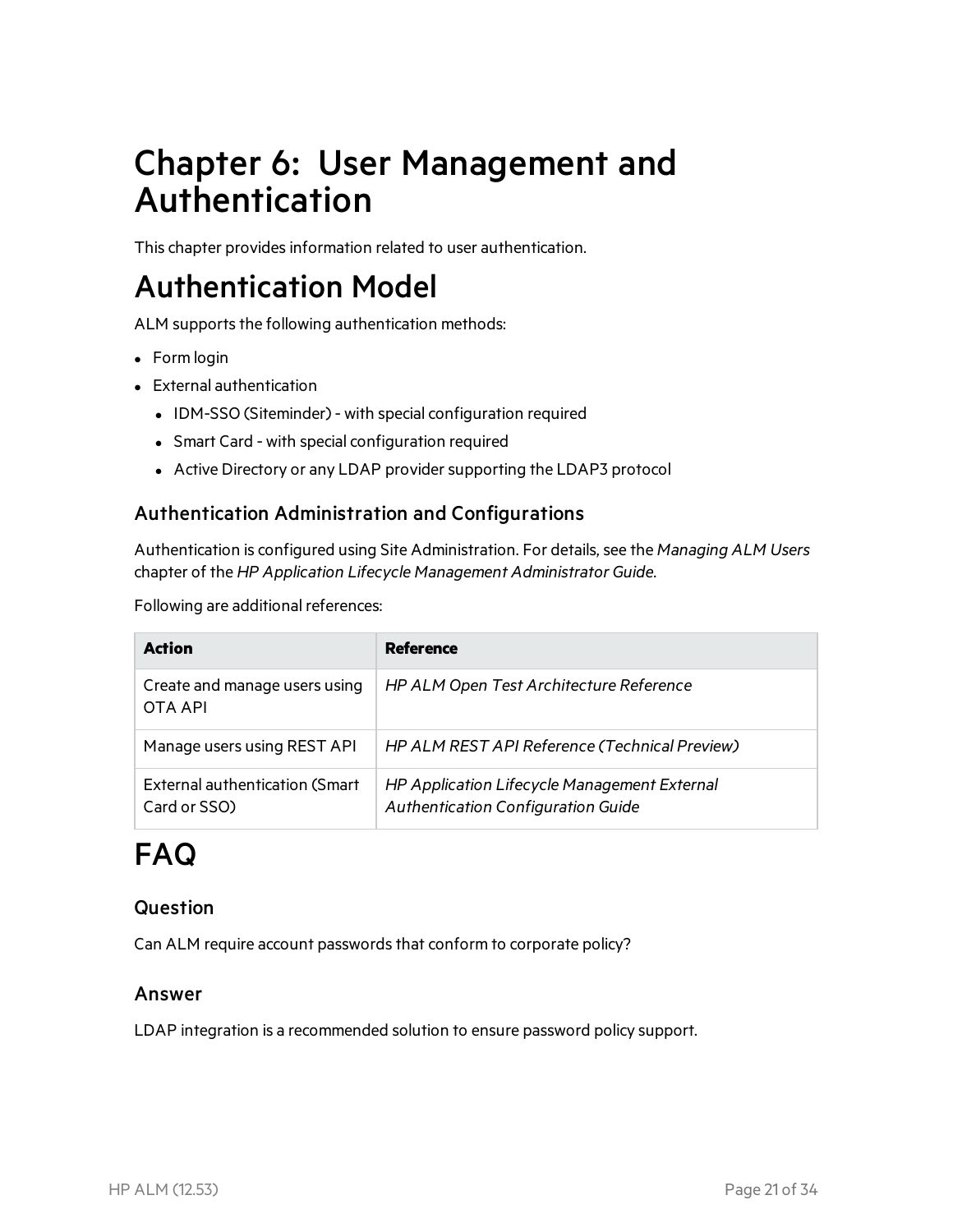#### **Question**

Which LDAP providers does ALM support?

#### Answer

ALM works with any LDAP provider supporting the LDAP3 protocol.

#### Question

Describe the session management and session lockout mechanisms(that is, how does ALM verify the user's session, how does ALM respond if verification fails, is there a lockout time-out or can it be configured).

#### Answer

ALM manages user sessions on the application level. The session can be terminated by the site administrator at any time. All currently opened sessions can be viewed from the Site Administration console. Each session has an expiration time that can be configured by the **WAIT\_ BEFORE\_DISCONNECT** site parameter for OTA APIs and the **REST\_SESSION\_MAX\_IDLE\_TIME** site parameter for REST APIs.

#### Question

Can ALM limit the number of logon sessions per user and per application?

#### Answer

Since ALM provides the possibility to connect from different interfaces, such as testing tools, UI, or API, there is no limit on the number of user logon sessions.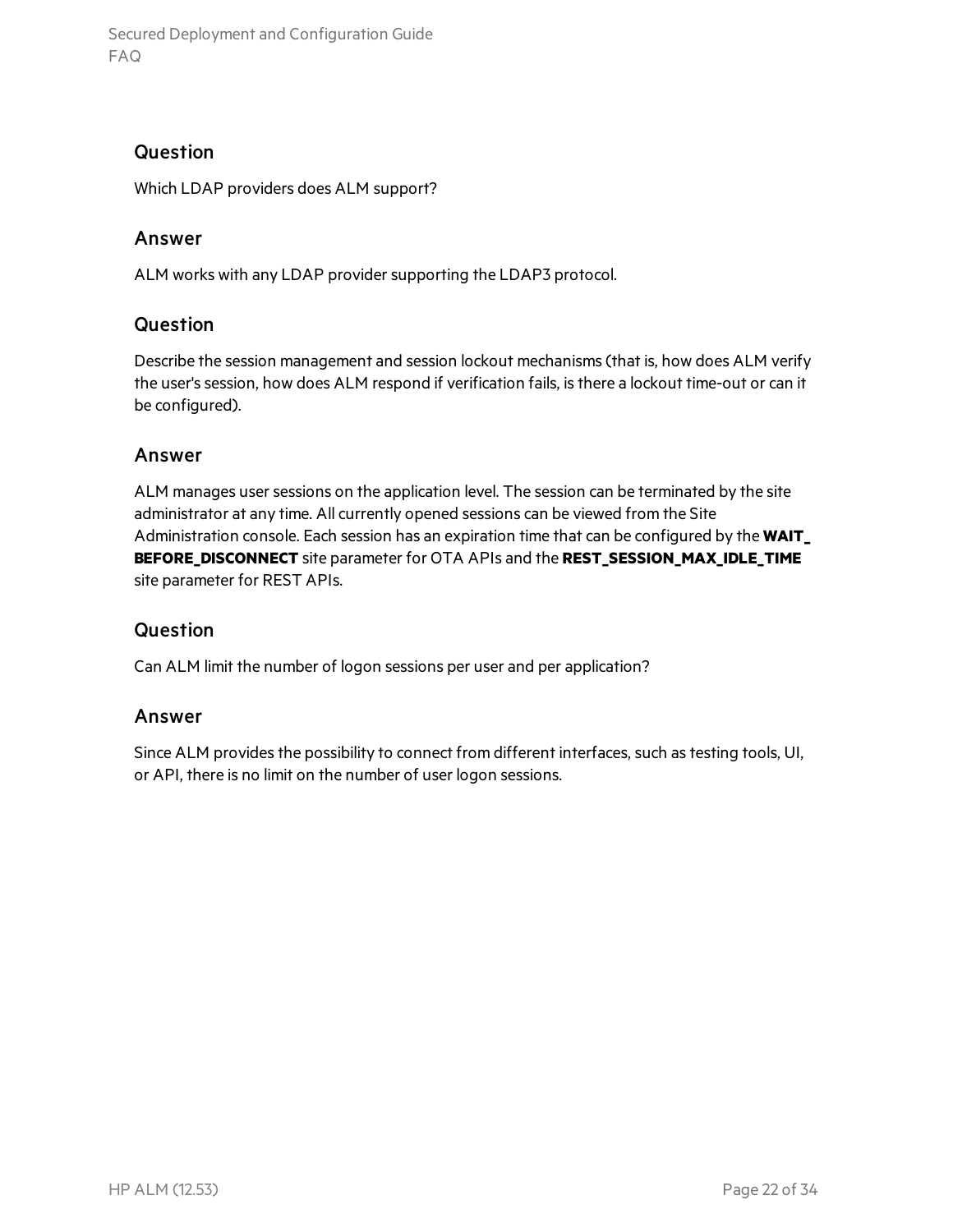# Chapter 7: Authorization

This chapter providesinformation related to user authorization in ALM.

## Authorization Administration

User access to ALM resources is authorized based on the user's role and group membership. See the *Managing User Groups and Permissions* chapter of the *HP Application Lifecycle Management Administrator Guide* for details.

By default, the user is assigned to each project as **Viewer**. However, the user can be assigned to specific user groups. The same groups can exist in different projects. The membership in these user groups is per project.

The same user assigned to multiple groups receives the highest permissions. When a user belongs to multiple groups, data hiding can be affected. Check the permissions across all groups.

It isrecommended to use minimal permissions when creating new groups. Make sure to select appropriate role and base permissions for the group.. It is always recommended to grant minimal permissions and extend the permissions only as needed to avoid unwanted privilege escalation. For example, start with **Viewer** permissions and add additional permissionsindividually as needed.

## FAQ

### Question

Can ALM inherit users' information and authorization profilesfrom an external repository, such as LDAP?

#### Answer

The information required for proper authentication isimported from LDAP.

#### Question

Is Role Management (access to different views and access and edit permission to separate parts) supported?

#### Answer

Yes, in ALM a permission module group represents the user role in the project. For details see the *About Managing User Groups and Permissions*section of the *HP Application Lifecycle Management Administrator Guide*.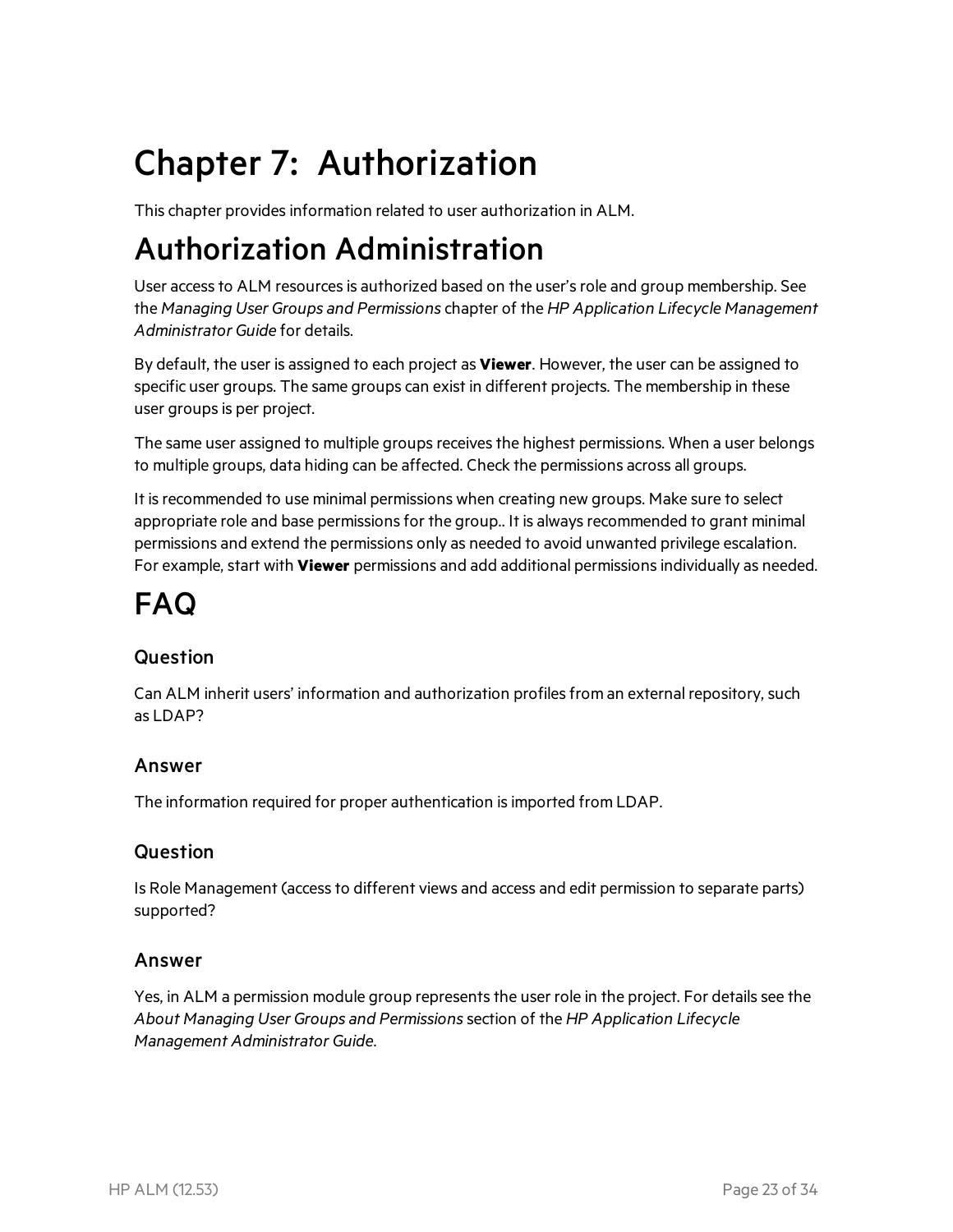#### **Question**

Does ALM support limitations associated with user profiles and roles(for example, maximum number of group profiles, predefined profiles, and so on)?

#### Answer

ALM supports predefined user groups. For detailssee the *About Managing User Groups and Permissions*section of the *HP Application Lifecycle Management Administrator Guide*.

#### Question

Is Access Control supported at Field Level?

#### Answer

Yes, you can define access control at the field level when defining group permissions. Also, workflow customization and data hiding further customize the access control at field level. For details, see the *HP Application Lifecycle Management Administrator Guide*.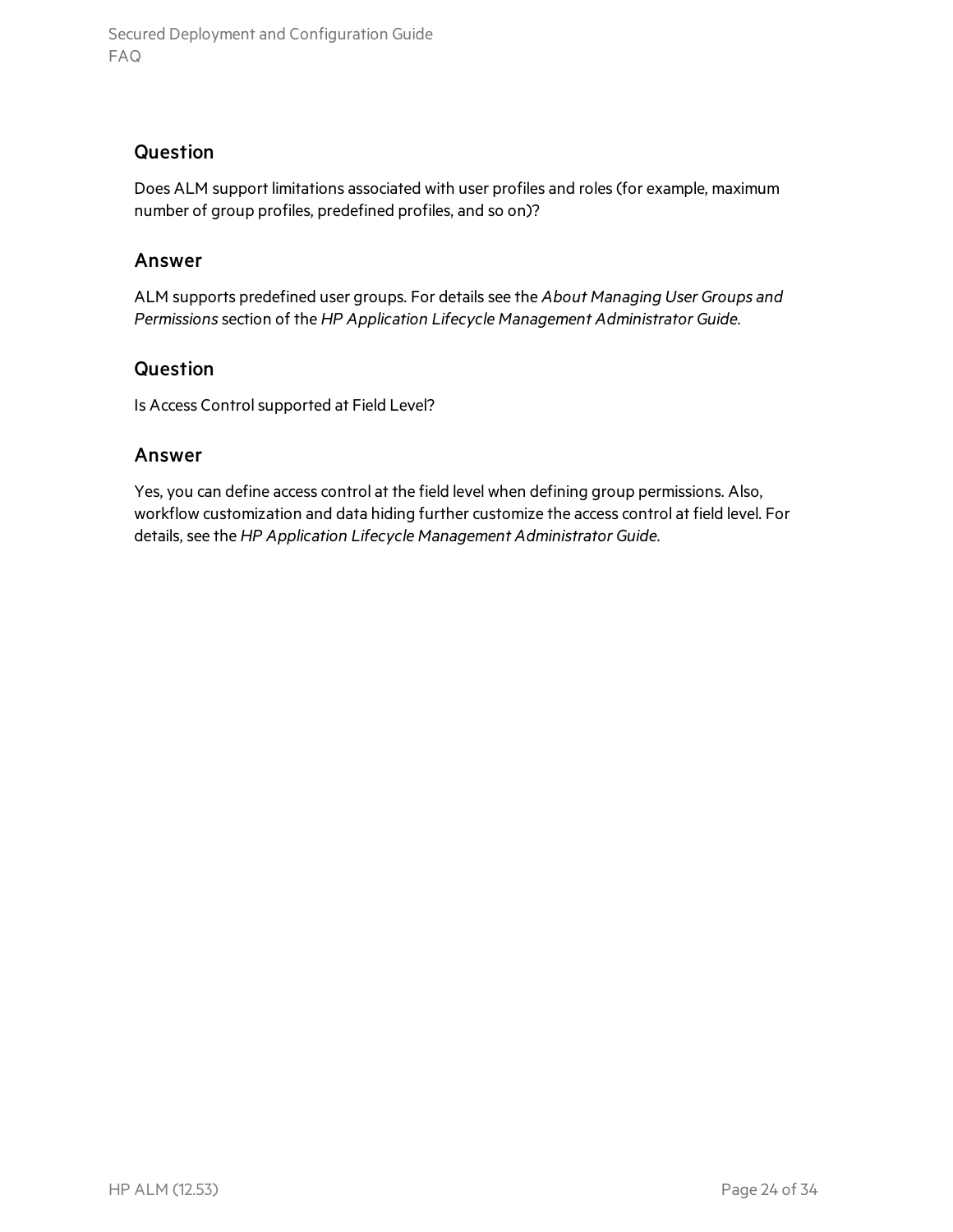# Chapter 8: Data Integrity

Data integrity is a critical security requirement. The data backup procedure is an integral part of this requirement.

ALM does not provide backup capabilities. Following are some important considerations:

- **Example Backup is especially important before critical actions such as project upgrade. See the Back Up** *Projectsin Existing ALM Installation* section of the *HP Application Lifecycle Management Installation and Upgrade Guide* for details.
- Backup files should be stored properly according to the industry best practices to avoid unauthorized access.
- Since data backup consumes lots of resources, it is strongly recommended to avoid running backups during peak demand times.

**Note:** When backing up the database, ensure that the file repository is backed up at the same time to reflect the same system state.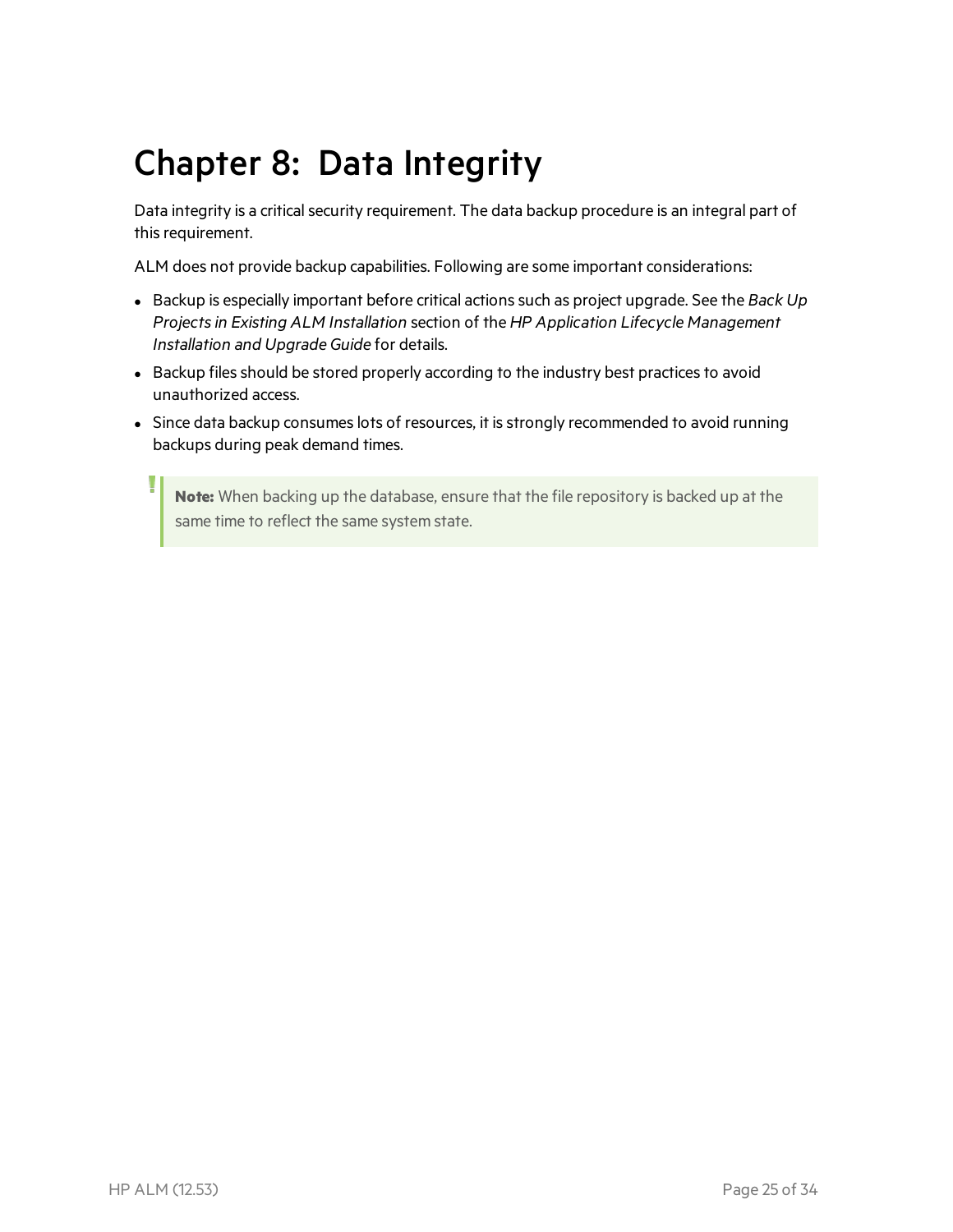# Chapter 9: Encryption Model

## Transparent Data Encryption (TDE)

ALM and Performance Center are certified to work with Transparent Data Encryption (TDE) for Microsoft and Oracle databases. Implementation of TDE can have an impact on system performance. For details, contact the vendor providing encryption.

## Full Disk Encryption (FDE)

Full disk encryption (FDE) is supported for all system components, including database, server, repository server, and client machines. Implementation of FDE can have an impact on system performance. For details, contact the vendor providing encryption.

# ALM Encryption

ALM crypto capability is used to encrypt sensitive credentials and store them encrypted in the database. Examples of sensitive data include credentials to the database server ALM uses, credentials to the LDAP and SMTP servers with which ALM integrates, and credentials for machines that contain user data.

ALM crypto implementation uses the following security configuration:

JCE crypto source, Symmetric block cipher, 3DES engine, 192 key size

LW crypto source, Symmetric block cipher, AES engine, 256 key size

## Password Encryption

User passwords are never stored, only the hash versions are stored.

## FAQ

### Question

Does ALM transmit account passwords in an approved encrypted format?

#### Answer

It is strongly recommended to enable SSL on the ALM and LDAP servers to ensure secured account password transmission.

#### Question

Does ALM store account passwords in approved encrypted format?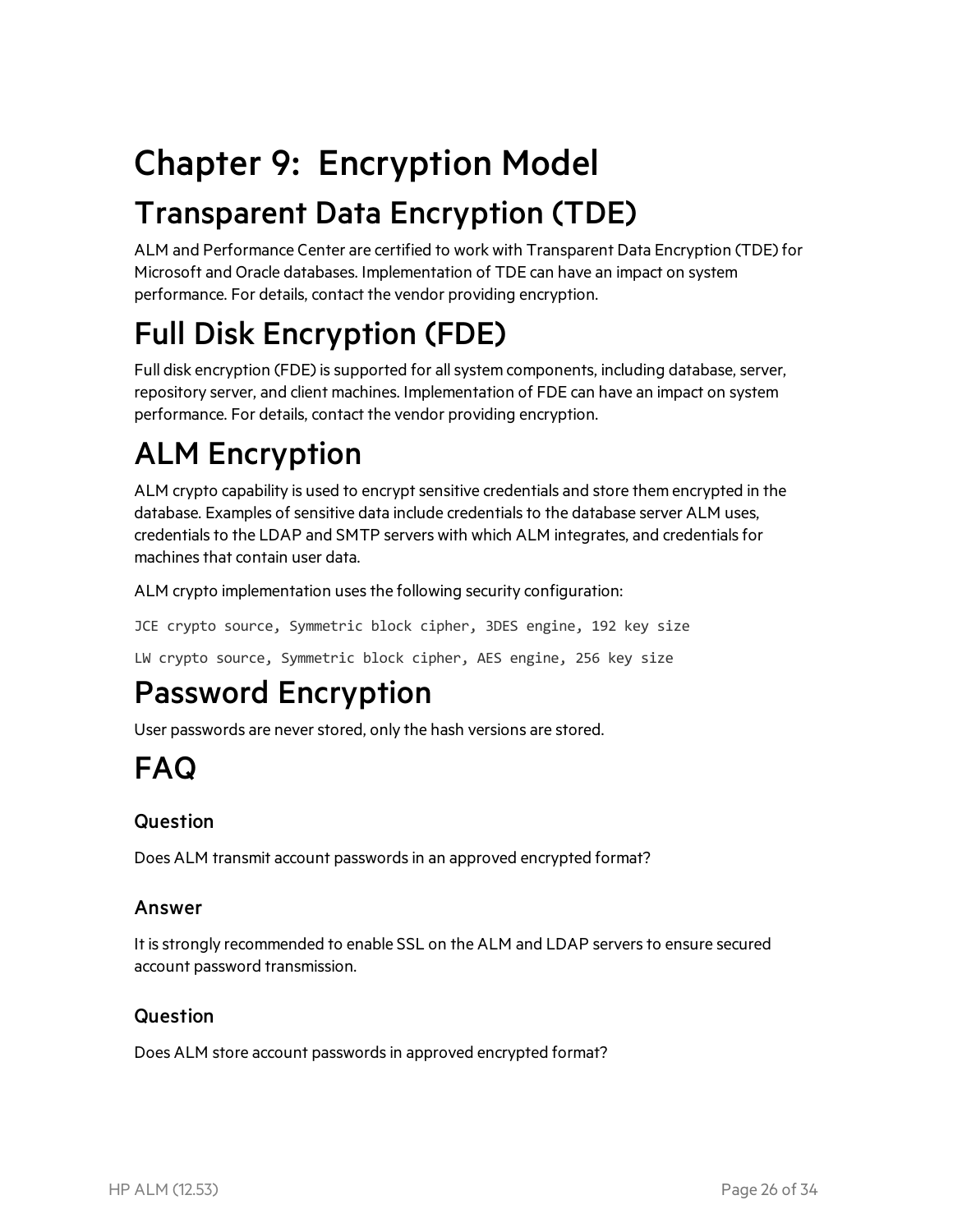#### Answer

User passwords are not stored at all, only the hash; but internal system passwords are stored in AES 256.

#### Question

Does ALM use the Federal Information Processing Standard (FIPS) 140-2 validated cryptographic modules and random number generator to implement encryption, key exchange, digital signature, and hash functionality?

#### Answer

The cryptography provider used by ALMis not FIPS validated.

#### Question

What base product and service authentication methods are provided?

#### Answer

ALM can be configured to support one of the following authentication methods: user name and password, LDAP authentication, smartcard, and external authentication. For details, see the *HP Application Lifecycle Management External Authentication Configuration Guide*.

#### Question

Is SSO (Single Sign On) supported?

#### Answer

Yes, based on the third-party SSO provider, such as Siteminder. For details, see the *HP Application Lifecycle Management External Authentication Configuration Guide*.

#### Question

Does ALM integrate with Identity Management (via API or AD) for system and product users?

#### Answer

ALM integrates with IDM-SSO providers, such as Siteminder, where a remotely authenticated user name is passed in the header. Thisrequires a separate configuration. For details, see the *HP Application Lifecycle Management External Authentication Configuration Guide*.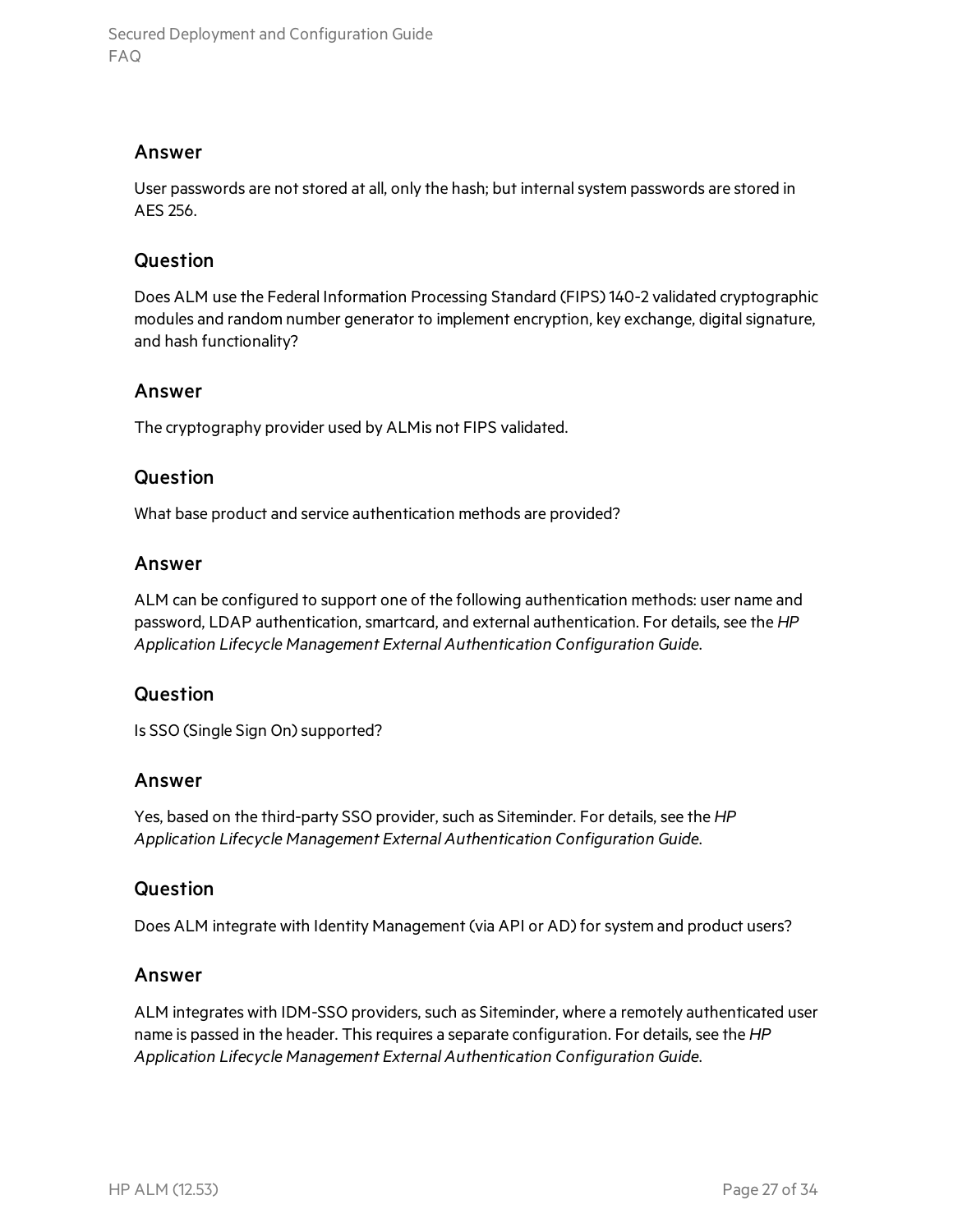### **Question**

Are there any default vendor-supplied passwords or other security parameters embedded in ALM?

#### Answer

Yes, but the defaults can be replaced by configuration.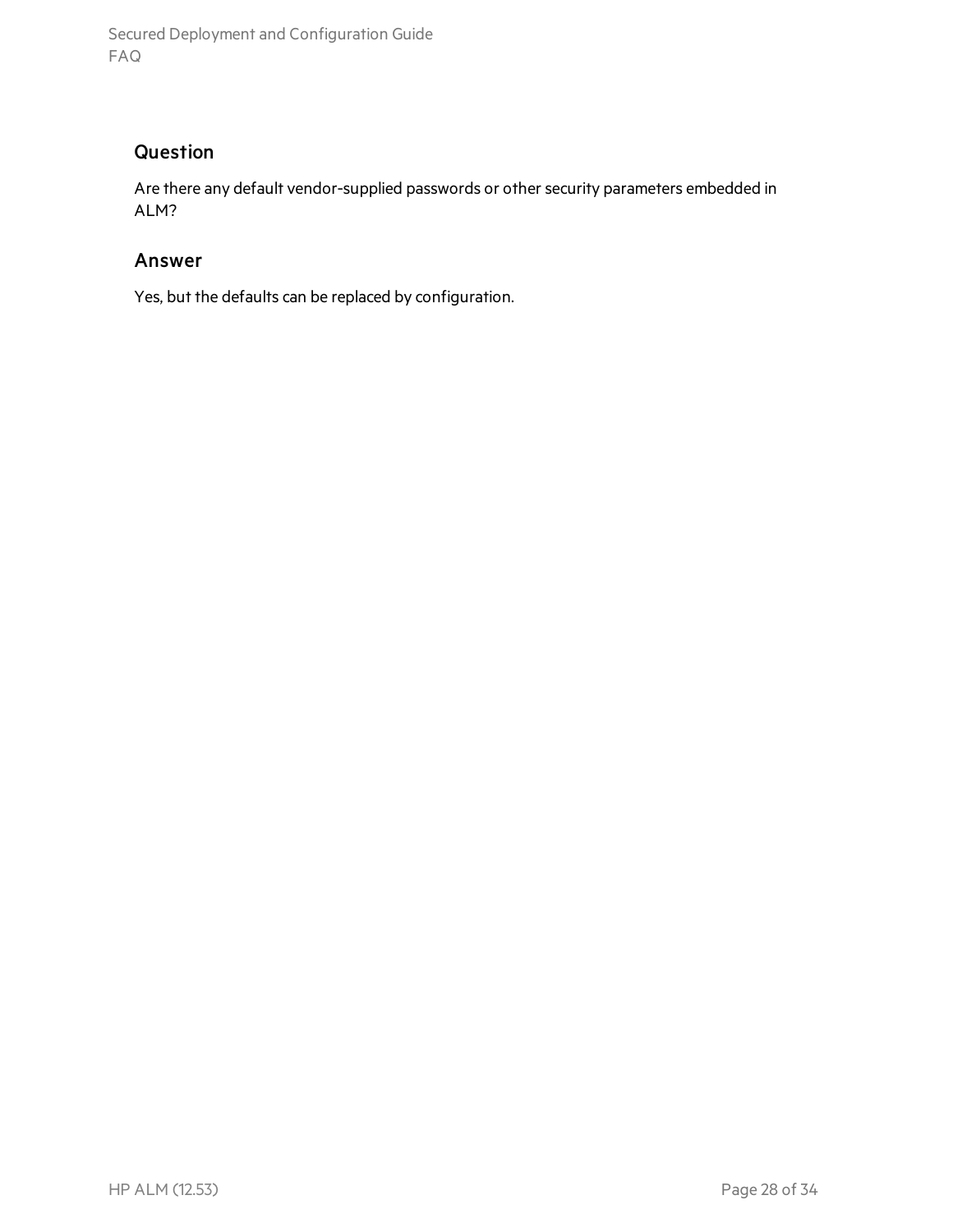# Chapter 10: Logs

This chapter provides information related to logs.

## Log and Trace Model

There are several types of logs provided on the ALM server:

- Client logs
- Audit logs
- Site administration logs
- PPT (project planning and tracking) logs

In addition, the history of changes to existing objects (defects, test cases, requirements, and so on) are stored in the database as history. This information remains as long as the object itself is not deleted. For thisreason, we recommend using a dedicated folder as an alternative to permanent deletion.

Recommendations:

- Pay attention to the log level and do not leave the level at Debug.
- Pay attention to log rotation.
- Restrict access to the log directory.
- If logs archiving is needed, create your own archiving policy.

### Log and Trace Security Administration and Features

Sensitive data is kept on log files. ALM provides applicative logs that can report all system events according to log level. It is the user's responsibility not to insert unprotected sensitive data to regular ALM entity fields.

The data provided in log files depends on the log level. For details, see the *Configuring Servers and Parameters* chapter of the *HP Application Lifecycle Management Administrator Guide*.

The period of time that log data is kept is configurable. The default is unlimited. The wrapper.log is configurable in the wrapper.conf file.

## Audit Logs

You can enable audit logs in ALM via the ENABLE\_AUDIT site parameter. The logs are stored in the **<ALM File repository folder>\log\Audit**folder.

The logs include the following information: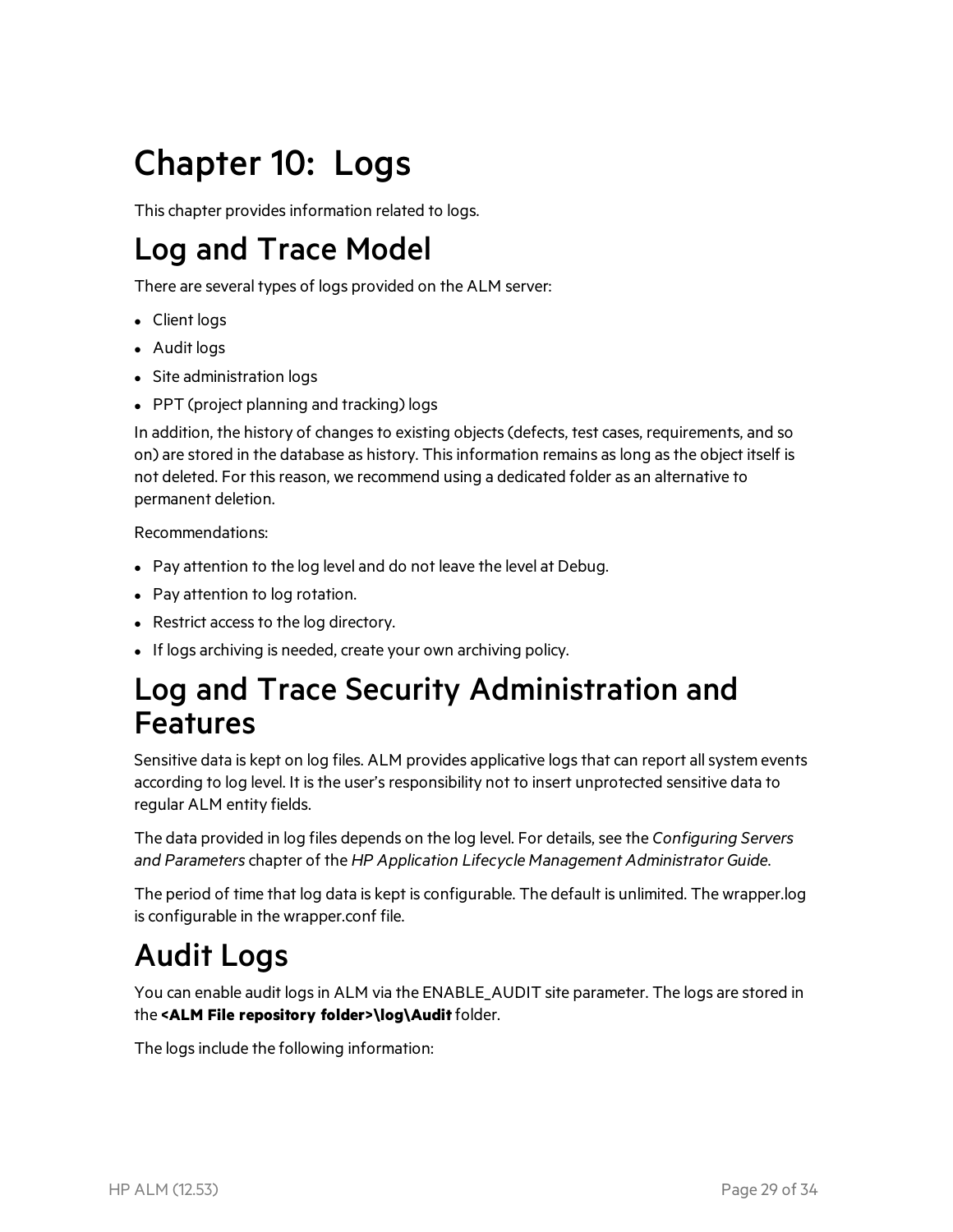- Logins to Site Administration and ALM
- Logouts from Site Administration and ALM
- User operations:
	- Create
	- Delete
	- Disable
	- $\bullet$  Enable
	- Update
	- Change password
- User group operations:
	- Create
	- Delete
	- $\bullet$  Rename

### FAQ

#### Question

Does ALM audit access to need-to-know information and key application events?

#### Answer

The information can be obtained from the application log files or ALM entity history.

#### Question

Does ALM display the user's time and date of the last change in data content?

#### Answer

Thisinformation is available in ALMentity history for fields marked as History Enabled in project customization. For details, see the *Customizing Project Entities*section of the *HP Application Lifecycle Management Administrator Guide*.

#### **Question**

Does ALM support the creation of transaction logs for access and changes to the data?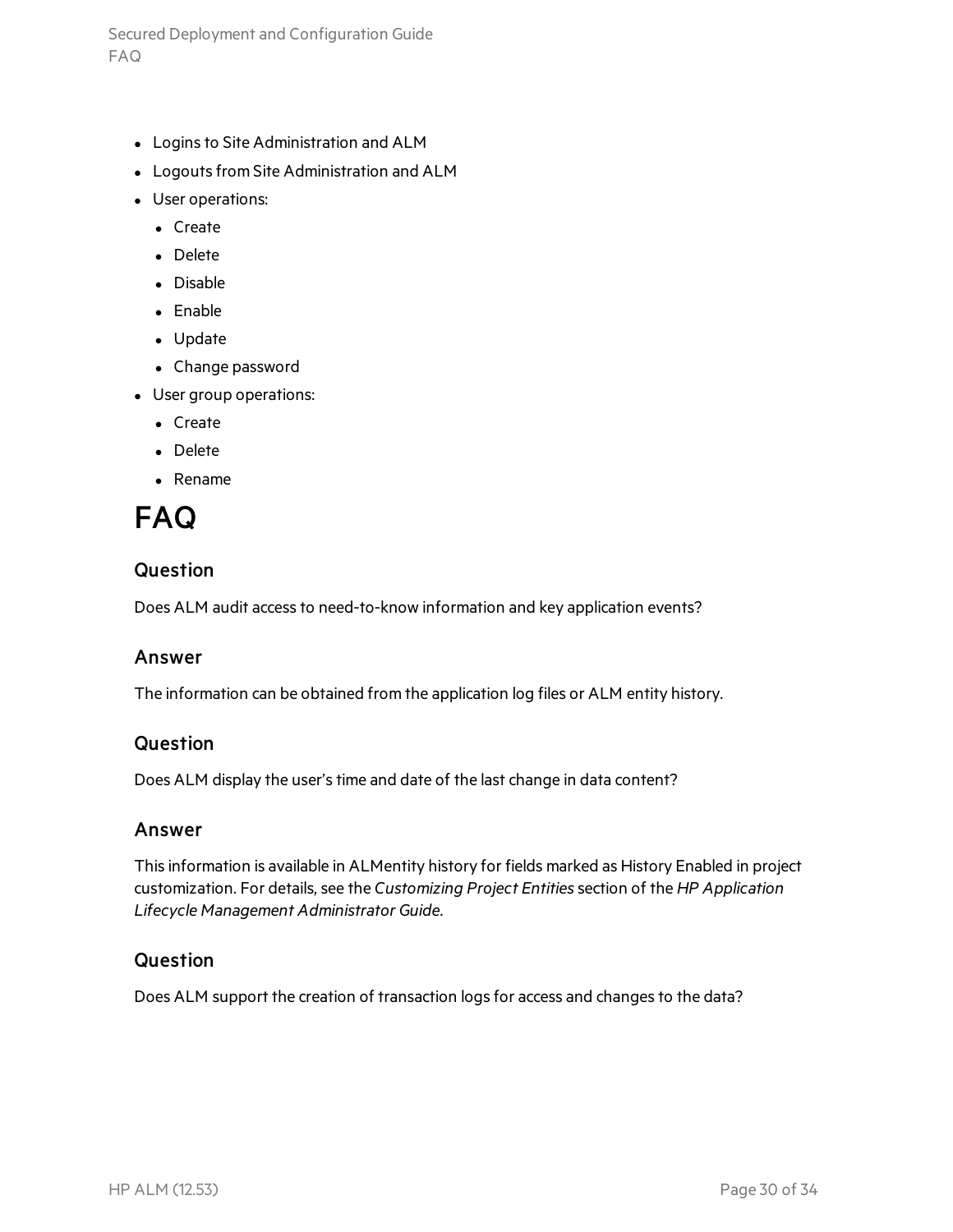#### Answer

The information can be found in the application logs based on the log level. For details, see the *Configuring Servers and Parameters* chapter of the *HP Application Lifecycle Management Administrator Guide*.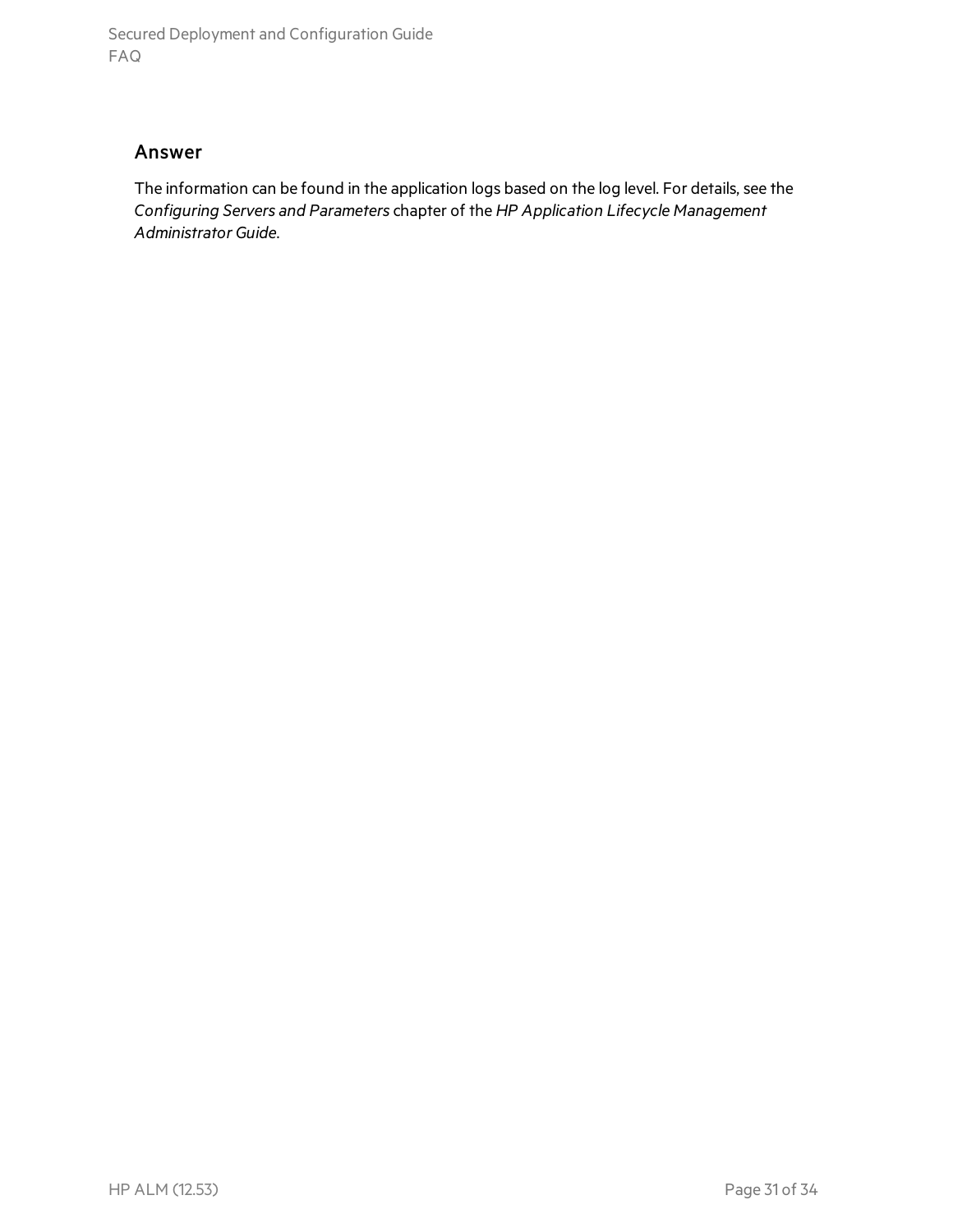## Chapter 11: General Questions

#### Question

How can I report security issues?

#### Answer

Via the following link:

*<https://h41268.www4.hp.com/live/index.aspx?qid=11503>*

#### Question

Where can customers obtain the latest information regarding security vulnerabilities in ALM?

#### Answer

You can obtain the latest information regarding security vulnerabilities and also register for alerts via this webpage:

*<http://www8.hp.com/us/en/business-services/it-services/security-vulnerability.html>*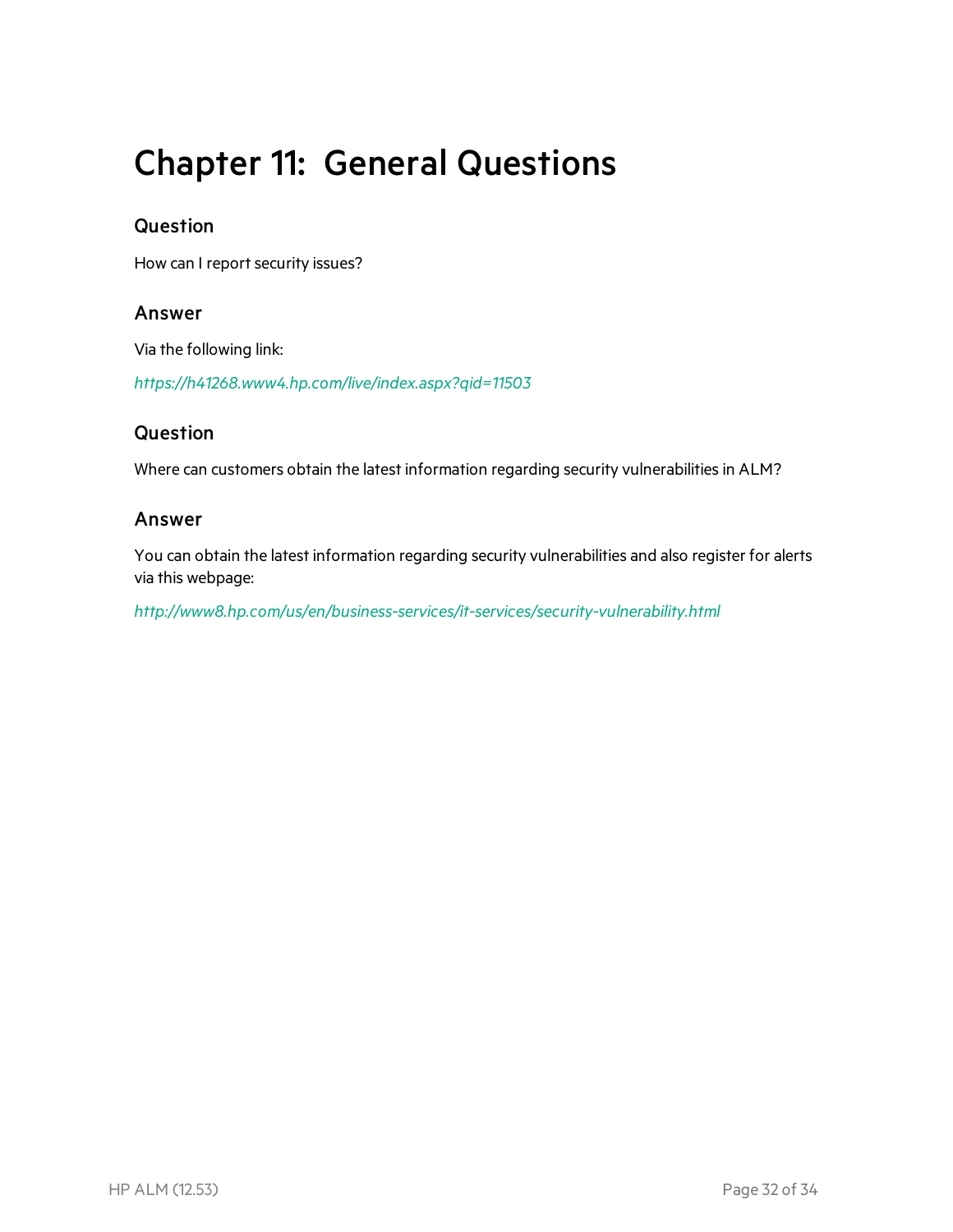## Send Us Feedback



Let us know how we can improve your experience with the Secured Deployment and Configuration Guide.

Send your email to: [docteam@hpe.com](mailto:docteam@hpe.com?subject=Feedback on Secured Deployment and Configuration Guide (ALM 12.53))